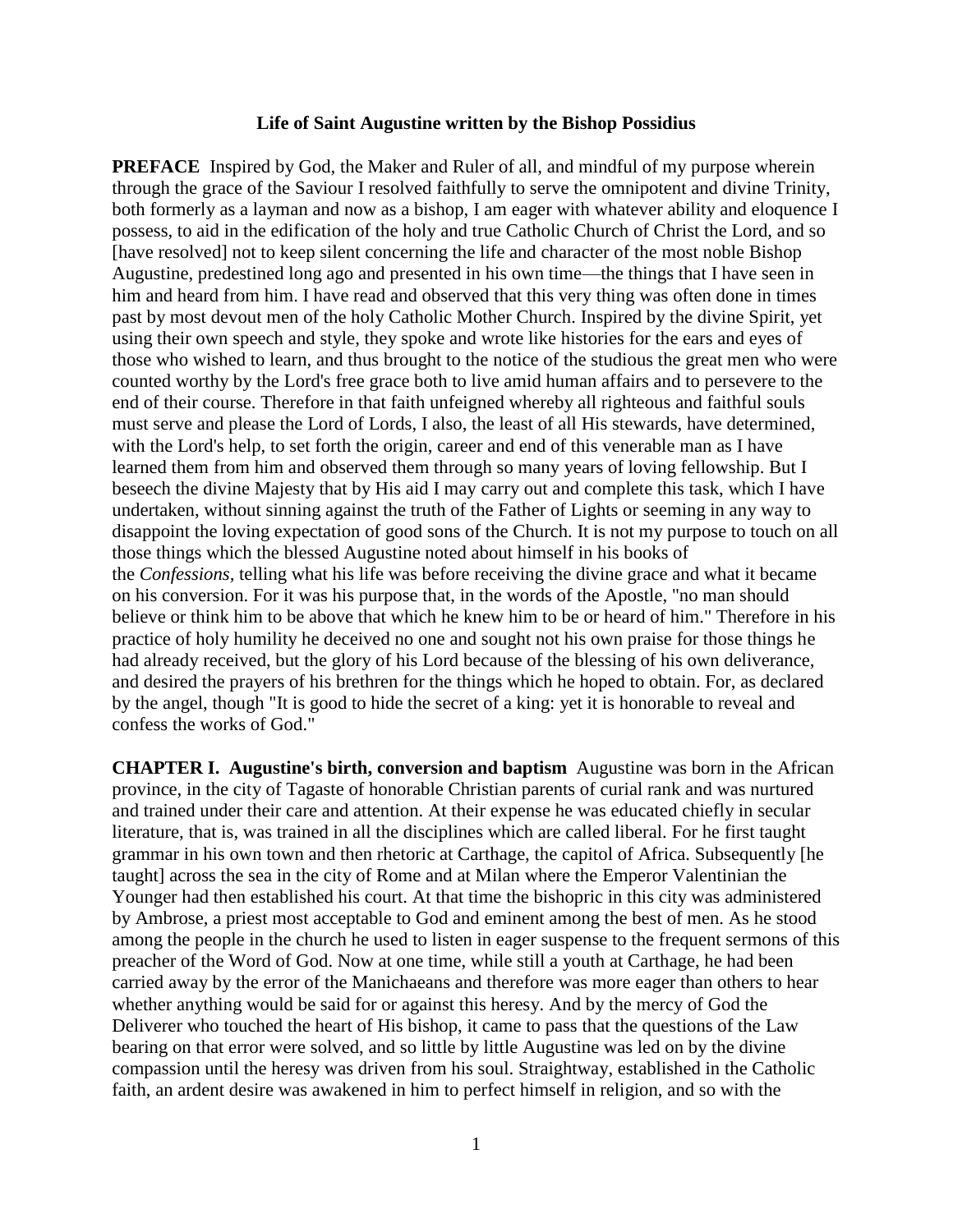coming of the holy days of Easter he received the water of baptism. And thus it happened that by divine grace he received through the great and illustrious prelate Ambrose the salutary doctrine of the Catholic Church and the divine Sacraments.

**CHAPTER II. When more than thirty years of age he leaves all and takes up his profession of serving God** And soon from his inmost heart he relinquished all earthly desires, no longer seeking wife, children of the flesh, riches or worldly honors. But he determined to serve God with His saints, desiring to be in and of that little flock to which the Lord spoke, saying, "Fear not, little flock, for it is your Father's good pleasure to give you the kingdom. Sell that ye have and give alms; provide yourselves bags which wax not old, a treasure in the heavens that faileth not," and so on. And that which the Lord spoke on another occasion this holy man sought to do: "If thou wilt be perfect, sell that thou hast and give to the poor and thou shalt have treasure in heaven: and come and follow me." He also desired to build on the foundation of faith,—not on wood, hay and stubble, but on gold, silver and precious stones. He was now more than thirty years of age, his mother alone surviving and clinging to him, exulting more in his determination to serve God than in the hope of offspring after the flesh. His father had already died before this time. He also gave notice to his pupils in rhetoric to secure another teacher, as he had resolved to serve God.

**CHAPTER III. The retirement of Augustine** When he had received the grace of God, he determined, with others of his neighbors and friends who served God with him, to return to Africa to his own home and lands to which he came and in which he was settled for almost three years. He now gave up these possessions and began to live with those who had also consecrated themselves to God, in fastings and prayers and good works, meditating day and night in the Law of the Lord. And the things which God revealed to him through prayer and meditation, he taught both those present and absent in his sermons and books. Now it happened at this time that one of those whom they call "agents in affairs" who lived at Hippo Regius, a good Christian who feared God, heard of his good fame and learning. He earnestly sought to see him, declaring that he was ready to reject all the passions and allurements of this world if he were but counted worthy to hear the Word of God from his lips. When this was brought *to* Augustine by trustworthy report, he longed to rescue that soul from the dangers of this life and from eternal death. So of his own accord he went in haste to that famous city and when he had seen the man he spoke to him frequently and exhorted him that in so far as God had blessed him he should pay to God what he had vowed. Day after day he promised to do so, but did not fulfil this while Augustine was present. And yet surely in this case that could not have proved vain and ineffectual which divine Providence was everywhere accomplishing by means of this vessel purged unto honor, meet for the Master's use and prepared unto every good work.

**CHAPTER IV. He is seized for the office of presbyter** Now at this time the holy Valerius was bishop in the Catholic church at Hippo. But owing to the increasing demands of ecclesiastical duty he addressed the people of God and exhorted them to provide and ordain a presbyter for the city. The Catholics, already acquainted with the life and teaching of the holy Augustine, laid hands on him—for he was standing there among the people secure and unaware of what was about to happen. For while a layman he was careful, as he told us, to withhold his presence solely from those churches which had no bishops. So they laid hands on him and, as is the custom in such cases, brought him to the bishop to be ordained, for all with common consent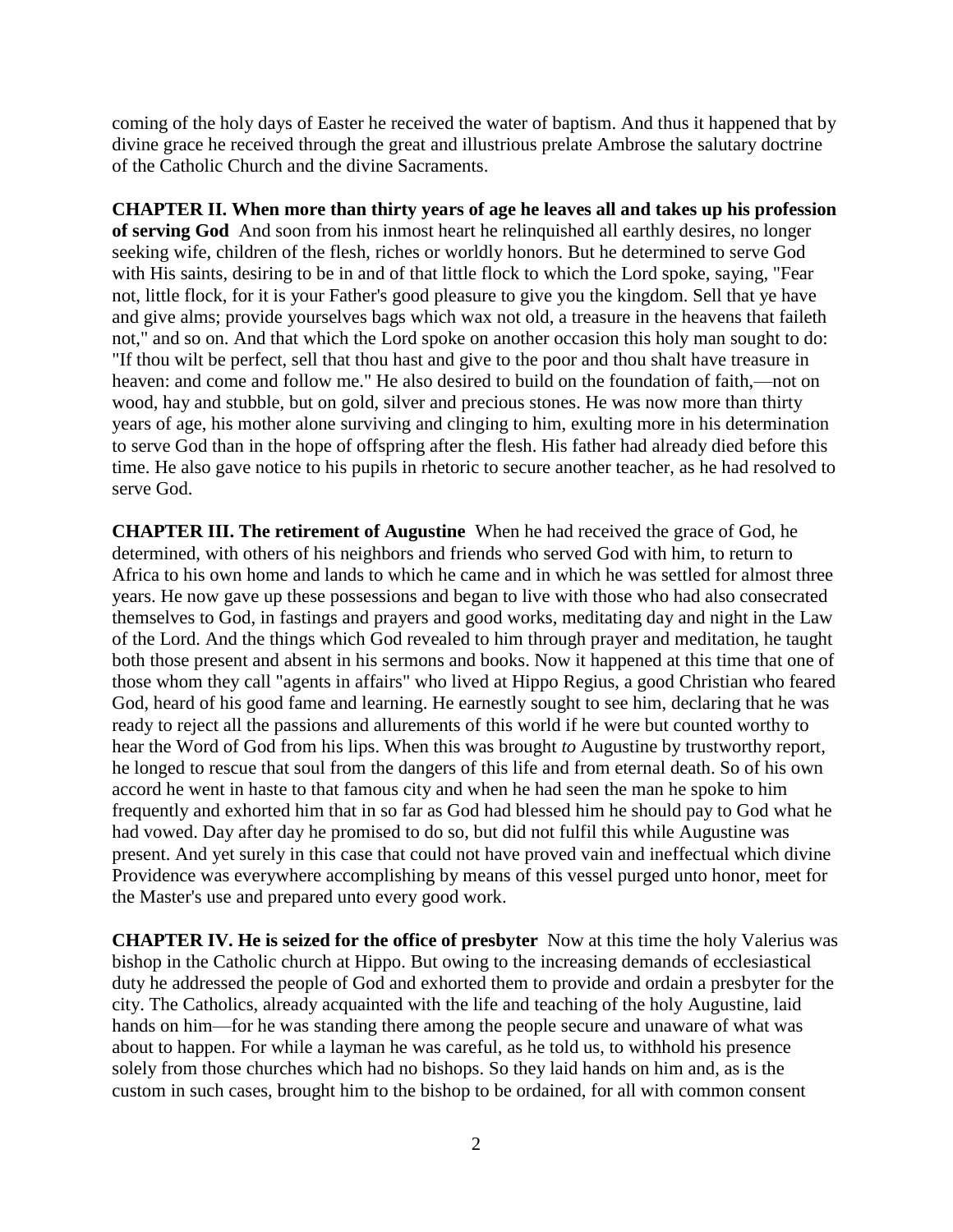desired that this should be done and accomplished; and they demanded it with great zeal and clamor, while he wept freely. But some, as he himself later told us, at the time ascribed his tears to wounded pride and by way of consolation told him that while he was worthy of greater honor the office of presbyter was but little inferior to the bishopric. But the man of God, as he told us, understood with greater comprehension and mourned as he apprehended the many imminent dangers which threatened his life in the direction and government of the church, and for this reason he wept. But their desire was accomplished as they wished.

**CHAPTER V. He establishes a monastery** Soon after he had been made presbyter he established a monastery within the church and began to live with the servants of God according to the manner and rule instituted by the holy apostles. The principal rule of this society was that no one should possess anything of his own, but that all things should be held in common and be distributed to each one as he had need, as Augustine had formerly done after he returned to his native home from across the sea. But the holy Valerius who ordained him, a good man fearing God, rejoiced and gave thanks to God. He said the Lord had heard the prayers which he had unceasingly poured forth that divine Providence would grant him such a man, who by his salutary teaching of the Word of God could edify the Church of the Lord. For Valerius, a Greek by birth and less versed in the Latin language and literature, saw that he himself was less useful for this end. Therefore he gave his presbyter the right of preaching the Gospel in his presence in the church and very frequently of holding public discussions—contrary to the practice and custom of the African churches. On this account some bishops found fault with him. But the venerable and prudent man knew well that this was the custom in the Eastern churches and considered only the welfare of the Church and took no notice of the words of his detractors, if only his presbyter might do that which he saw could not be accomplished by himself as bishop. Wherefore this burning and shining light was placed upon a candlestick and gave light to all who were in the house. And after the report of this had rapidly spread by reason of the good example which preceded it, some other presbyters by permission of their bishops began to preach to the people in their presence.

**CHAPTER VI. The conflict of Augustine with Fortunatus, a Manichaean** Now in the city of Hippo at this time the plague of the Manichaeans had infected and permeated very many, both citizens and strangers, who were seduced and deceived by a certain presbyter of that heresy, Fortunatus by name, who lived and dwelt there. Meanwhile the Christians of Hippo, whether citizens or strangers, Catholics and even Donatists, came to the presbyter Augustine and demanded that he should meet this presbyter of the Manichaeans, whom they regarded as a learned man, and argue with him about the Law. This he in no wise refused; for, as it is written, he was "ready to give an answer to every man that asked him a reason of the hope and faith that is toward God, and was able by sound doctrine both to exhort and refute the gainsayers." But he sought to learn whether Fortunatus were willing that this should take place. So they at once reported the matter to Fortunatus asking, urging and even demanding that he should on no account refuse. But since Fortunatus had previously known the holy Augustine at Carthage when he was still involved with himself in this same error, he was afraid to meet him. Nevertheless he was greatly urged and shamed by the insistency of his followers and promised that he would meet him face to face and enter the contest of debate. So they met at an appointed time and place, where many who were interested and crowds of the curious quickly gathered. When the reporters' books had been opened, the discussion was begun on the first day and ended on the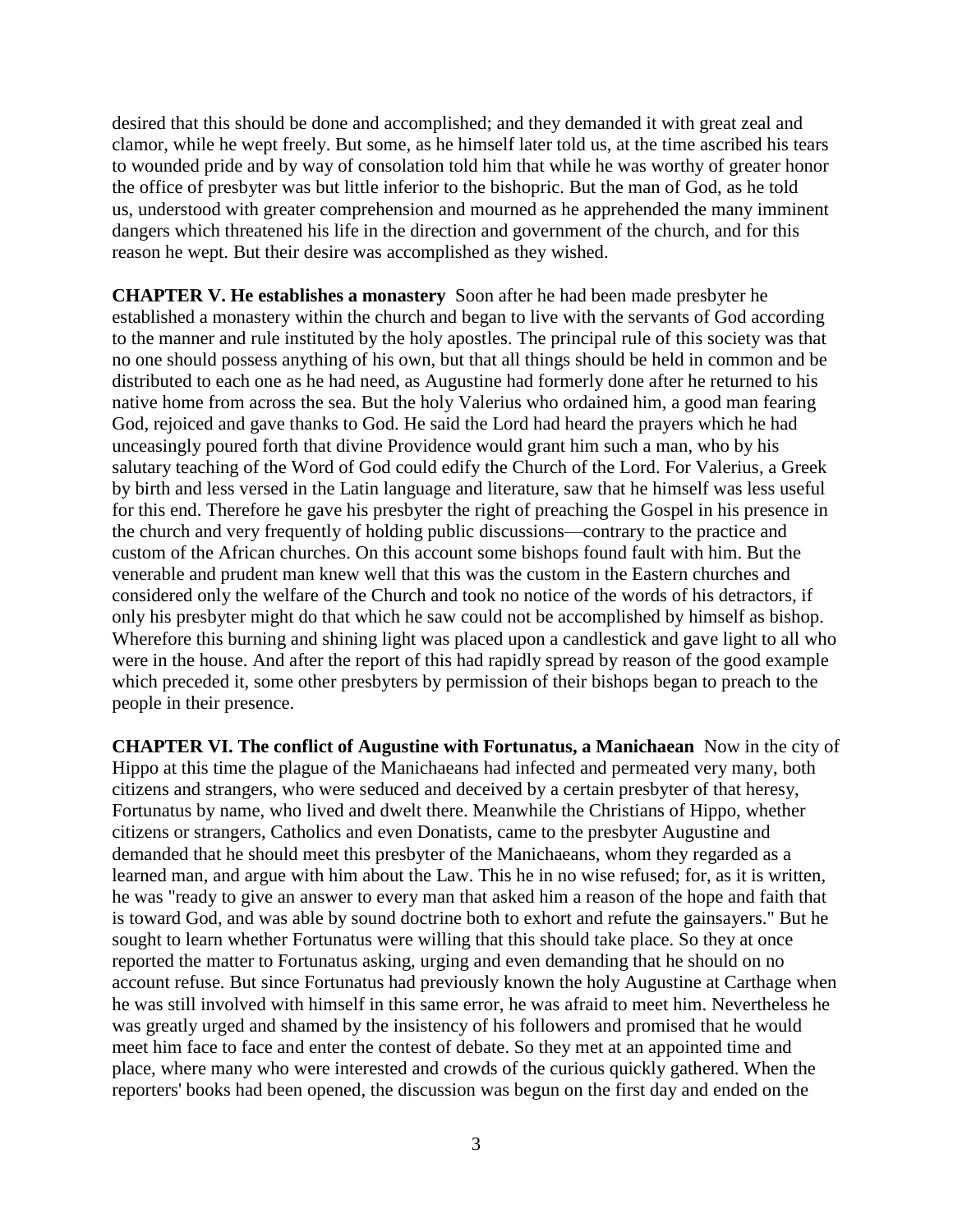second. In this discussion the Manichaean teacher, as the evidence of the record proves, could neither refute the Catholic argument, nor could he prove that the sect of the Manichaeans was founded on truth. But failing in his final answer, he declared that he would refer to his superiors the arguments which he had been unable to refute, and if perchance they should not satisfy him on these matters, he would consult the welfare of his own soul. Thereupon all who had formerly regarded him as great and learned now judged that he had accomplished nothing in the defence of his own sect. Overwhelmed with confusion he left the city of Hippo soon after and returned to it no more. Thus this error was removed by that memorable man of God from the hearts of all those present or those absent who learned what had been done; and the Catholic faith was declared and upheld as the true religion.

**CHAPTER VII. The books and treatises of Augustine against the enemies of the faith are eagerly received even by the heretics themselves** In private and in public, at home and in the church, Augustine taught and preached the Word of salvation with all confidence against the African heresies, especially against the Donatists, Manichaeans and pagans both in his finished books and extemporaneous sermons, the Christians, who did not keep silent but spread it abroad wherever they could, being filled with unspeakable joy and praise. And so, with God's help, the Catholic Church in Africa began to lift its head, having for a long time lain prostrate, seduced, oppressed and overpowered, while the heretics were gaining strength, especially the rebaptizing Donatist party which comprised a large multitude of the Africans. Even the heretics themselves gathered together and with the Catholics listened most eagerly to these books and treatises which issued and flowed forth by the wonderful grace of God, filled with abundance of reason and the authority of Holy Scripture; each one also who would or could bringing reporters and taking down what was said. And thence throughout all Africa, the glorious doctrine and most sweet savor of Christ was spread abroad and made manifest, while the Church of God across the sea heard of it and also rejoiced. For as when one member suffers, all the members suffer with it, so when one member is honored, all the members rejoice with it.

**CHAPTER VIII. He is chosen bishop while Valerius is still living, and is ordained by the primate Megalius** But the blessed and aged Valerius rejoiced more than others on this account and gave thanks to God for the special blessing bestowed upon him. He began to fear, however, for such is human nature, that Augustine would be sought for the episcopal office and be taken from him by some other church which lacked a bishop. And this would have happened, had not the bishop himself, since he knew of it, taken care that he should remove to a secret place, and had thus hidden him so that he could not be found by those who sought him. But since the venerable old man still feared this and realized that he was aged and very infirm, he communicated by a secret letter with the Bishop of Carthage, the episcopal Primate, mentioning the weakness of his body and the burden of his years, and beseeching that Augustine might be ordained bishop of the church of Hippo, because he would not in that case then succeed to his office, but would be associated with him as coadjutor-bishop. And what he thus sought and desired he obtained in a satisfactory answer. Later on, accordingly, when Megalius, Bishop of Calama, and at that time primate of Numidia, had come at his request to visit the church at Hippo, unexpectedly to all the bishop Valerius made his desire known to the bishops who happened at that time to be present, and to all the clergy of Hippo and to all the people. But while all who heard rejoiced and clamored most eagerly that this should be done and accomplished, the presbyter refused to accept the episcopate contrary to the custom of the Church, since his bishop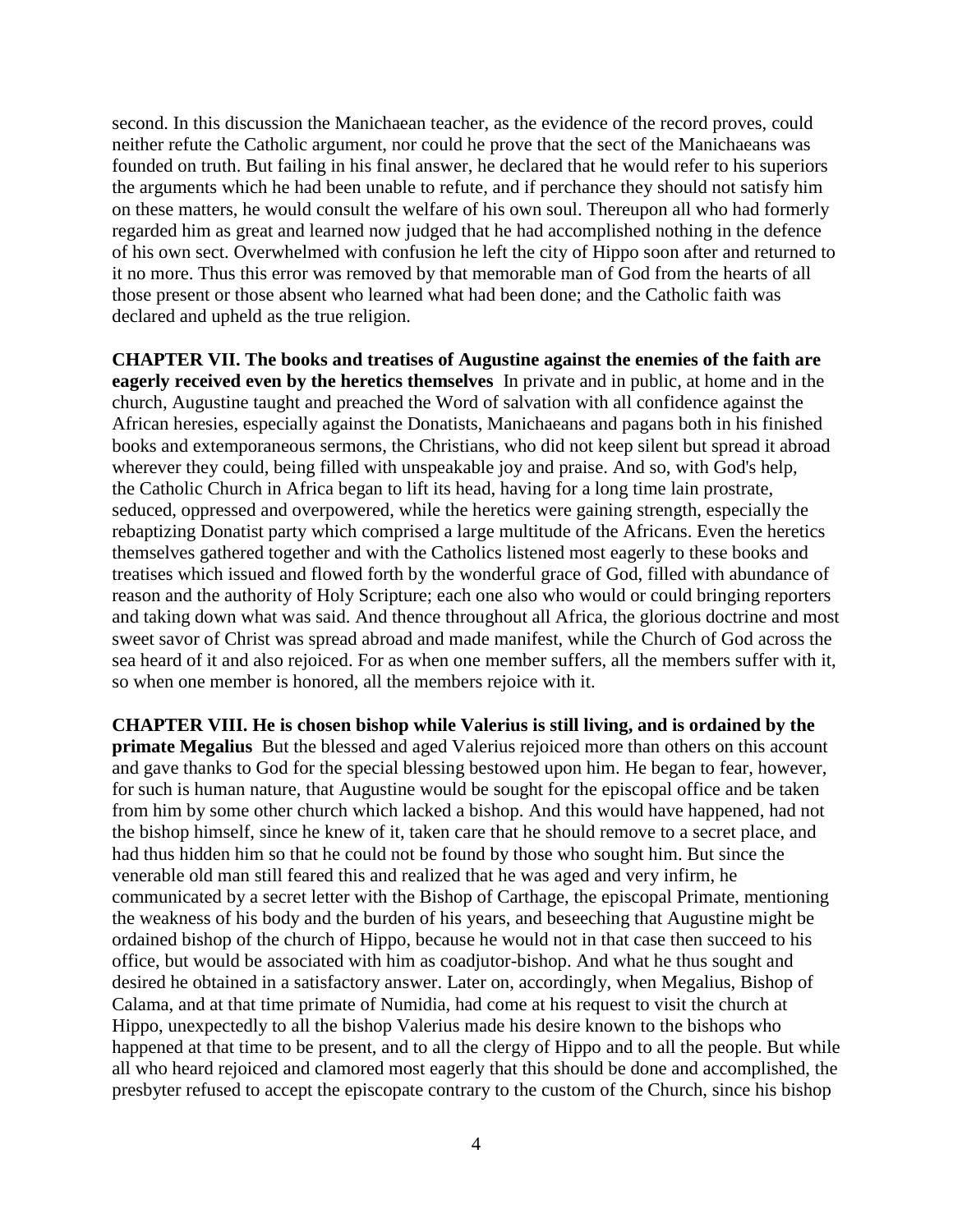was still living. However, when they had convinced him that this was generally done and had appealed to examples from the churches across the sea as well as in Africa, though he had been ignorant of it before, under compulsion and constraint he yielded and accepted the ordination to the higher office. Later he both said and wrote that this should not have been done in his case, namely to ordain him while his bishop was still living, because of the prohibition of the Ecumenical Council of which he learned after his ordination ; for that which he regretted to have had done in his case he did not wish to have done to others. Therefore he endeavored to have it decreed by the councils of the bishops that the rules governing all the priests should be made known by the ordaining bishops to those about to be ordained and to those already ordained. And so it was done.

**CHAPTER IX. He contends with the Donatists** As bishop he preached the Word of eternal salvation much more earnestly and fervently and with greater authority, no longer in one district only, but wherever he went in answer to requests, ready always to give an answer to every man that asked of him a reason of the faith and hope which is toward God. And the Church of the Lord flourished and grew rapidly and strongly. The Donatists in particular, who lived in Hippo and the neighboring towns, brought his addresses and writings to their bishops. And if, when they had heard these, they perchance made any reply, they were either refuted by their own followers or else their replies were brought to the holy Augustine; and when he had reviewed them patiently and calmly (and, as it is written, he worked out the salvation of men with fear and trembling, showing how they would and could refute nothing and how true and manifest is that doctrine which the Church of God holds and has understood) ; on these things he labored continually by day and by night. He even wrote private letters to prominent bishops of this error and to laymen, urging and exhorting them by the arguments which he offered that they should either abandon the error or at least enter into a discussion with him. In their distrust they were never willing even to answer him in writing, but in anger spoke furiously, privately and publicly declaring that Augustine was a seducer and deceiver of souls. They said and preached that the wolf must be killed in defence of their flock, and neither fearing God nor ashamed before men, they taught the people to believe that whoever should be able to do this would undoubtedly have all his sins forgiven of God. Meanwhile Augustine sought to make known to all their lack of confidence in their own cause, and when they met in public conferences they did not dare to debate with him.

**CHAPTER X. The madness of the Circumcellions** These Donatists had in nearly all their churches an unusual kind of men, perverse and violent, going about under a profession of continency, who were called Circumcellions. They were very numerous and formed themselves into bands throughout almost all the regions of Africa. Inspired by evil teachers, in their insolent boldness and lawless temerity they never spared either their own or strangers, and in violation of right and justice deprived men of their civil rights; and unless men obeyed, they were visited with the severest losses and injuries, when armed with every kind of weapon, the Circumcellions madly overran the farms and estates and did not even hesitate to shed human blood. But while the Word of God was diligently preached, whenever any plan of peace was suggested to those who hated peace, they freely assailed whoever talked of it. And when, despite their teachings, the truth became known, those who would and could do so either openly tore themselves away from them or secretly withdrew and together with as many of their friends as they could obtain, adhered to the peace and unity of the Church. As a result, seeing that the congregations of their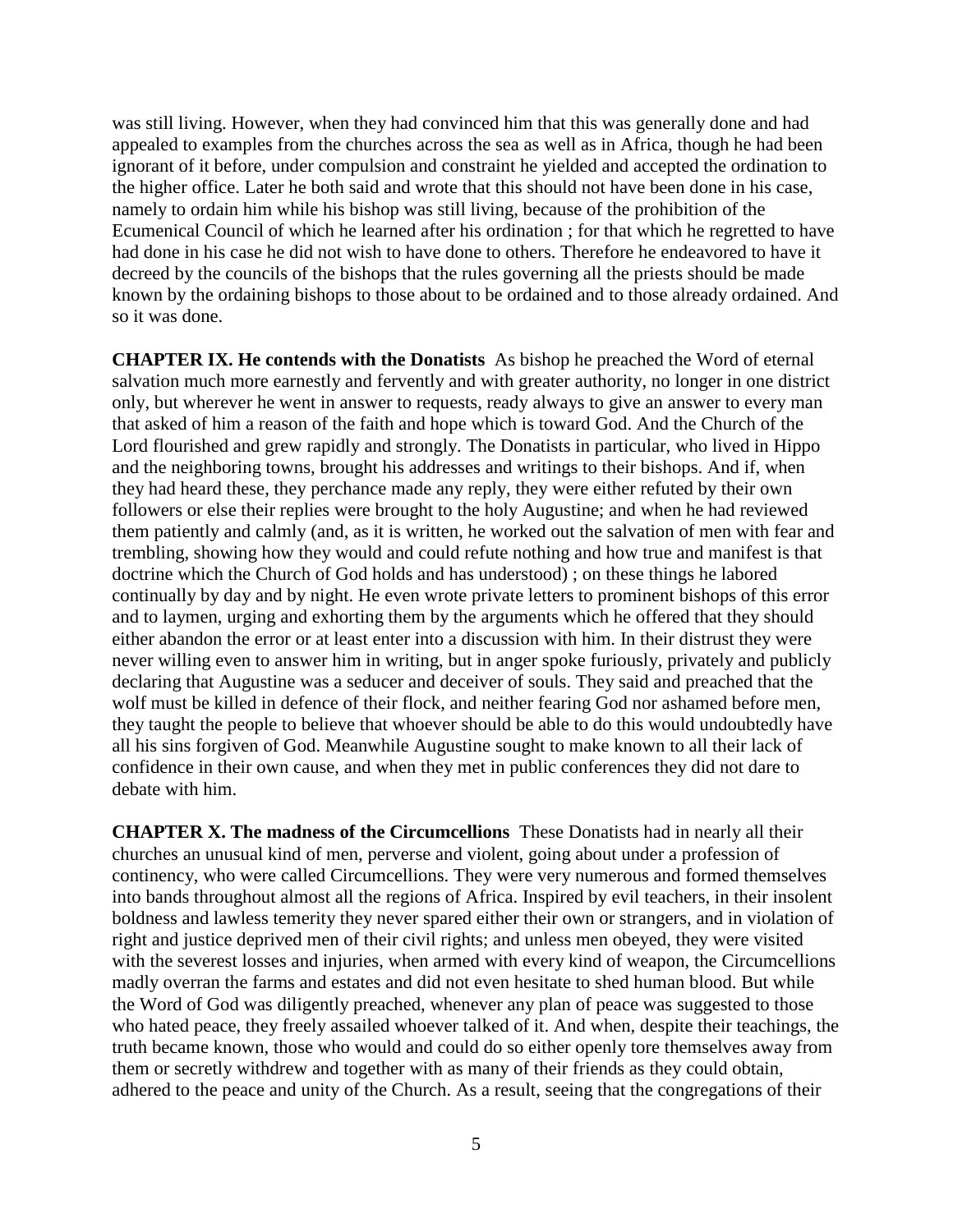error were growing smaller, and being envious of the growth of the Church, these heretics were inflamed and burned with fiercest wrath and with the help of their confederates began intolerable persecutions against the unity of the Church. They made daily and nightly attacks even upon the Catholic priests and ministers and robbed them of all their possessions; and they crippled many of the servants of God by tortures. They also threw lime mixed with vinegar in the eyes of some and others they murdered. Wherefore these rebaptizing Donatists came to be hated even by their own.

**CHAPTER XI. Progress of the Church through Augustine** Now as the divine teachings prospered, the clergy in the church at Hippo who had served God under and with the holy Augustine in the monastery began to be ordained. And the truth taught by the Catholic Church, the manner of life of the holy servants of God, their continence and abject poverty became more known and celebrated day by day. Then the Church, for the sake of its peace and unity, first began to demand with great eagerness bishops and clergy from the monastery which had begun to exist and grow through the efforts of that memorable man, and later obtained them. And there were about ten men, holy and venerable, continent and learned, whom the most blessed Augustine furnished in answer to our request to various churches, some of them quite prominent. And likewise these too who came from that fellowship of holy men increased the churches of the Lord, and also established monasteries, and as their zeal for the spreading of the Word of God grew, they furnished other churches with their brethren whom they promoted to the priesthood. Therefore the teaching of the salutary faith, hope and love of the Church became known through many and to many, not only throughout all parts of Africa, but even in the churches across the sea, through the books which were edited and translated into the Greek tongue. Thus by that one man, and through him to many, by the grace of God it was all brought to public knowledge. And so, as it is written, the wicked man saw it and was grieved; he gnashed with his teeth and melted away. But Thy servants, as it is said, were for peace with those who hated peace and whenever they spoke they were willingly overcome by them.

**CHAPTER XII. By the error of his guide Augustine escapes an ambuscade laid for him**  But several times these Circumcellions, fully armed, beset the roads even against Augustine, the servant of God, when, as it chanced, he went on request to visit, instruct and exhort the Catholic people, as he frequently did. Now it once happened that although they were out in full force, they yet failed to capture him. For through the error of his guide and yet, in fact, by the providence of God, it happened that the bishop with his companions came to his destination by a different road, and he learned later that through this error he had escaped their impious hands, and together with all he gave thanks to God, the Deliverer. And they, according to their custom, spared neither laymen nor clergy, as the public records witness. In this connection we must not pass over in silence the things which were done and accomplished to the glory of God by the ardor of that man, so distinguished in the Church, and in his zeal for the house of God, against the rebaptizing Donatists mentioned above. When, on one occasion, one of the bishops he had furnished to the Church from his monastery and clergy visited the diocese of the church of Calama which was under his care and, for the peace of the Church, had preached against the heresy such things as he had learned, it happened that in the midst of his journey he fell into their ambuscade, and although he escaped with all his companions, the animals and baggage were taken from them and they left him grievously injured and wounded. Wherefore, in order that the progress of the peace of the Church might not be further hindered, the defender of the Church was not silent before the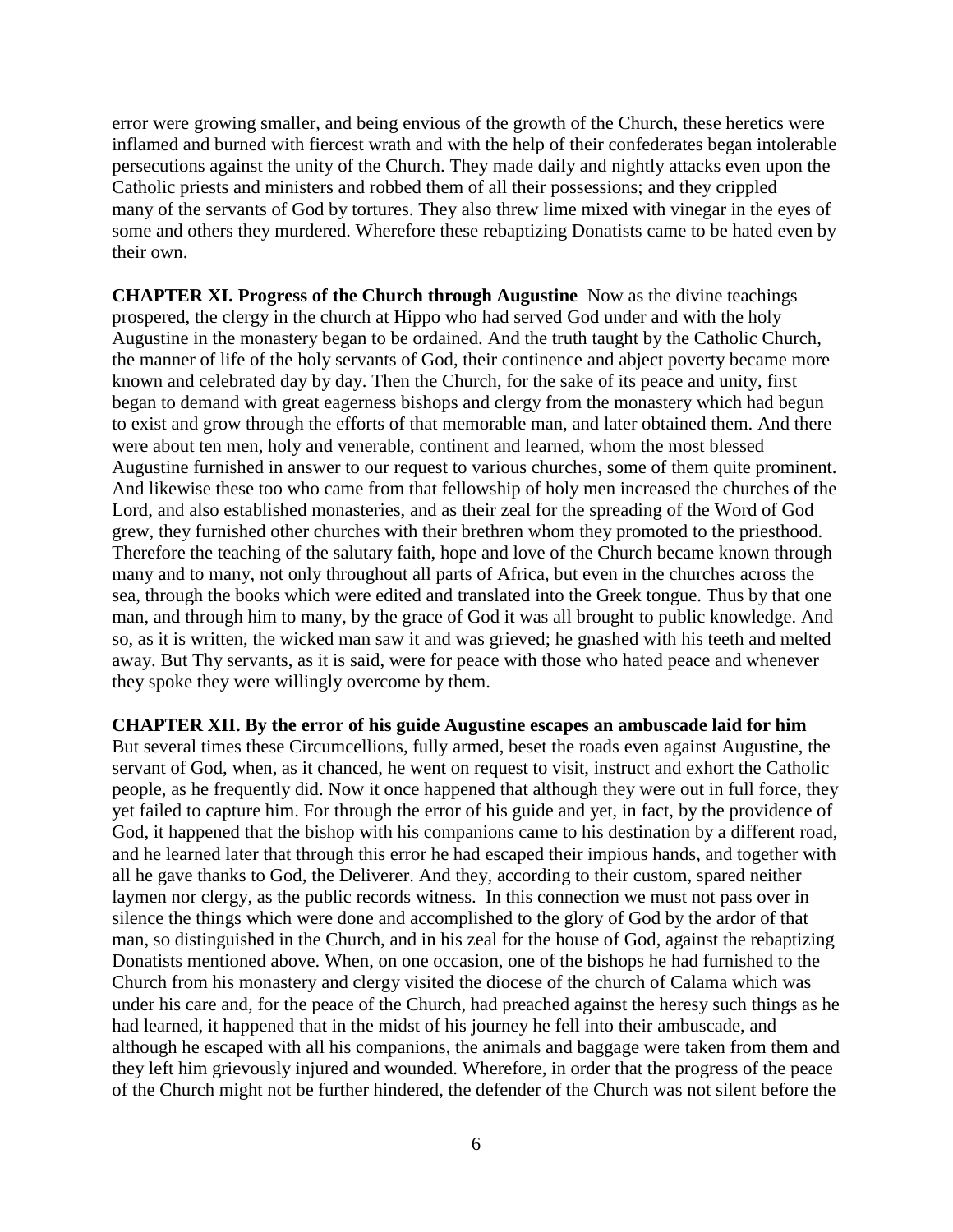law. And Crispinus, who was bishop of the Donatists in the city and region of Calama, for some time well known and also a learned man, was admonished that he was liable to the fine of gold fixed by the civil laws against heretics. When he protested against the laws and was brought before the proconsul, he denied that he was a heretic. Then it became necessary, when the defender of the Church withdrew, that he should be opposed by a Catholic bishop and be convicted of being what he denied he was; for if he had succeeded in his dissimulation, the ignorant perhaps would have believed that the heretic was a Catholic bishop, since he denied being what he was, and so a stumbling-block might have been placed in the way of the weak because of this neglect. And since the illustrious Bishop Augustine firmly insisted on it, both the bishops of Calama met for discussion and for the third time they met in conflict concerning their different communions, while a great multitude of Christians at Carthage and throughout all Africa awaited the result of the case; and Crispinus was pronounced a heretic by proconsular and libellary sentence. But the Catholic bishop interceded with the judge in his behalf that the fine of gold should not be exacted, and the favor was obtained for him. But when he ungratefully appealed to the most clement Prince, a final answer from the Emperor was due to his appeal, and accordingly the order was issued that the Donatist heretics should have no rights in any place and that they should everywhere be held to the full force of all the laws enacted against heretics. By this order also, the judge and the officers of his court and Crispinus himself, though he had not previously been compelled to pay, were all enjoined to pay ten pounds of gold to the credit of the treasury. Immediately every effort was made by the Catholic bishops, and especially by Augustine of holy memory, that this condemnation of all should be withdrawn through the indulgence of the Emperor. With the aid of the Lord this was accomplished. Through this vigilance and holy zeal the Church increased greatly.

**CHAPTER XIII. Peace of the Church through Augustine** For all these labors for the peace of the Church the Lord gave the palm to Augustine in this life and reserved with Himself the crown of righteousness for him. And more and more by the aid of Christ, the unity of peace, that is, the fraternity of the Church of God, grew and multiplied from day to day. This was especially advanced after the conference which was held a little later at Carthage by all the Catholic bishops with these same bishops of the Donatists at the command of the most glorious and devout Emperor Honorius, who, in order to bring this about, had sent the tribune and notary Marcellinus from his own court to Africa as judge. In this conference they were completely silenced, and being convicted of error by the Catholics, were reprimanded by sentence of the judge. After their appeal these unrighteous men were condemned as heretics by the rescript of the most pious Ruler. For this reason their bishops, more than before, together with their clergy and people, enjoyed our communion, maintained the Catholic peace and endured many persecutions even to the loss of life and limb. And this good was begun and completed, as I said, by that holy man, while our fellow-bishops consented and were equally pleased.

**CHAPTER XIV. Emeritus, a Donatist bishop, overcome** Yet after the conference which was held with the Donatists, there were not lacking those who declared that these bishops had not been permitted to speak fully and freely for their sect before the magistrate who heard the case, since the judge, who was of Catholic communion, favored his own Church. But is was only after they had failed and were defeated that they offered this excuse, since these heretics knew before the discussion was held that he was of the Catholic communion, and when they were summoned by him to the public debate for the purpose of discussion, they agreed to do it. Surely, if they had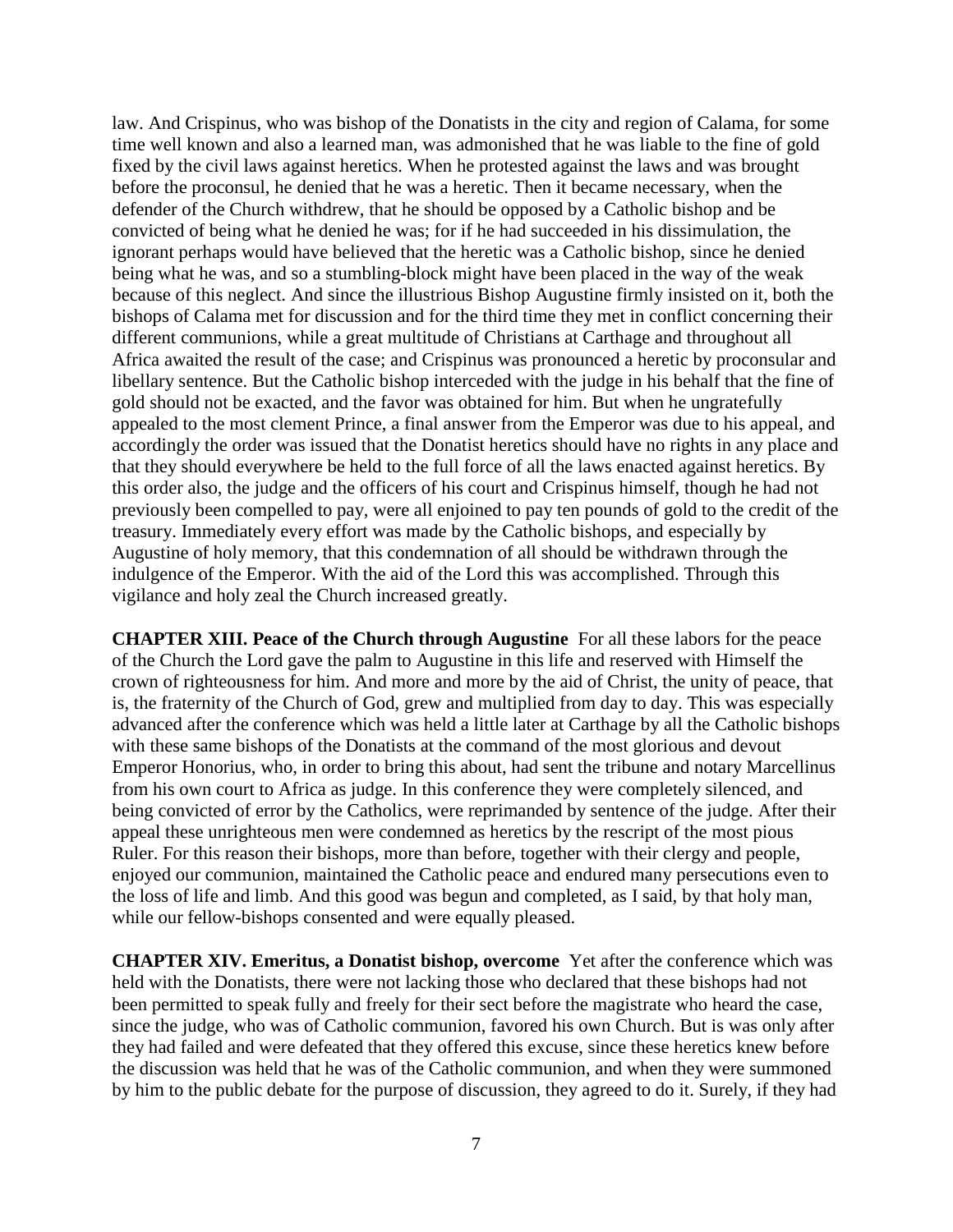held him under suspicion, they could have refused to attend. Nevertheless the help of Almighty God revealed itself, for Augustine of venerable memory stopped a while later in the city of Caesarea in Mauretania to which letters from the Apostolic See constrained him to go with others of his fellow-bishops, evidently for the purpose of settling further difficulties of the Church. Thus it happened on this occasion that he met Emeritus, the Donatist bishop of that place, whom they regarded as the chief defender of their sect at the conference, and held a discussion with him publicly in the church, while the people of the different communions were present. He challenged them by the ecclesiastical records in order that whatever perchance, as they said, Emeritus might have been able to offer in the conference and had not been permitted to offer, he might now not hesitate to say with security and without the interference or violence of any magistrate, and should not refuse to defend his own communion with all confidence in his own city and in the presence of all his fellow-townsmen. Notwithstanding this encouragement and the urgent entreaty of his parents and townsmen, he was not willing to do so, although they promised him that they would return to his communion even at the risk of their property and temporal welfare, if only he would overthrow the Catholic argument. But he was neither willing nor able to add anything more to these records except only to say: "Those records of what was done by the bishops at Carthage contain the proof of whether we were victors or vanquished." At another time, when urged by a reporter to answer, he spoke, and then when he was silent his position became evident to all through his embarrassment, while the growing strength of the Church of God was revealed. Whoever, therefore, wishes to learn more about the diligence and labor of Augustine, of most blessed memory, for the welfare of the Church of God, let him run through these records. He will find what sort of arguments he produced to provoke and persuade that learned, eloquent and illustrious man to state whatever he wished in defence of his sect; and he will learn that Emeritus was defeated.

## **CHAPTER XV. A merchant, Firmus by name, converted by a digression in Augustine's**

**sermon** I know also, and not I only but also my brethren and fellow-servants who were at that time living together with the holy man in the church at Hippo, that when we were seated at the table he said: "Did you take notice of my sermon in the church to-day, that both the beginning and end worked out contrary to my usual custom? For I did not explain to its conclusion the subject which I had propounded but left it in suspense." To which we replied, "Yes, we know it and remember that we wondered at it at the time." Then he said, "I suppose that perhaps the Lord wished some wanderer among the people to be taught and healed by our forgetfulness and error; for in His hands are we and all our utterances. For while I was investigating the margins of the question proposed, by a digression of speech I passed over to something else and so, without finishing or explaining the question, I ended my discourse by attacking the error of the Manichaeans, about which I had intended to say nothing in my discussion, rather than by speaking about those things which I had intended to explain." And after this, unless I am mistaken, lo, on the next day or the day after, there came a certain merchant, Firmus by name, to the holy Augustine, who was seated in the monastery, and in our presence fell down on his knees and prostrated himself at his feet, shedding tears and asking that the priest and his holy companions intercede with the Lord for his sins. For he confessed that he had followed the sect of the Manichaeans, had lived in it for many years and so had paid out much money in vain to the Manichaeans, or rather to those whom they call the Elect; but recently by the mercy of God he had been in the church and was converted and made a Catholic by Augustine's sermons. And when the venerable Augustine and we who were with him at the time inquired diligently of the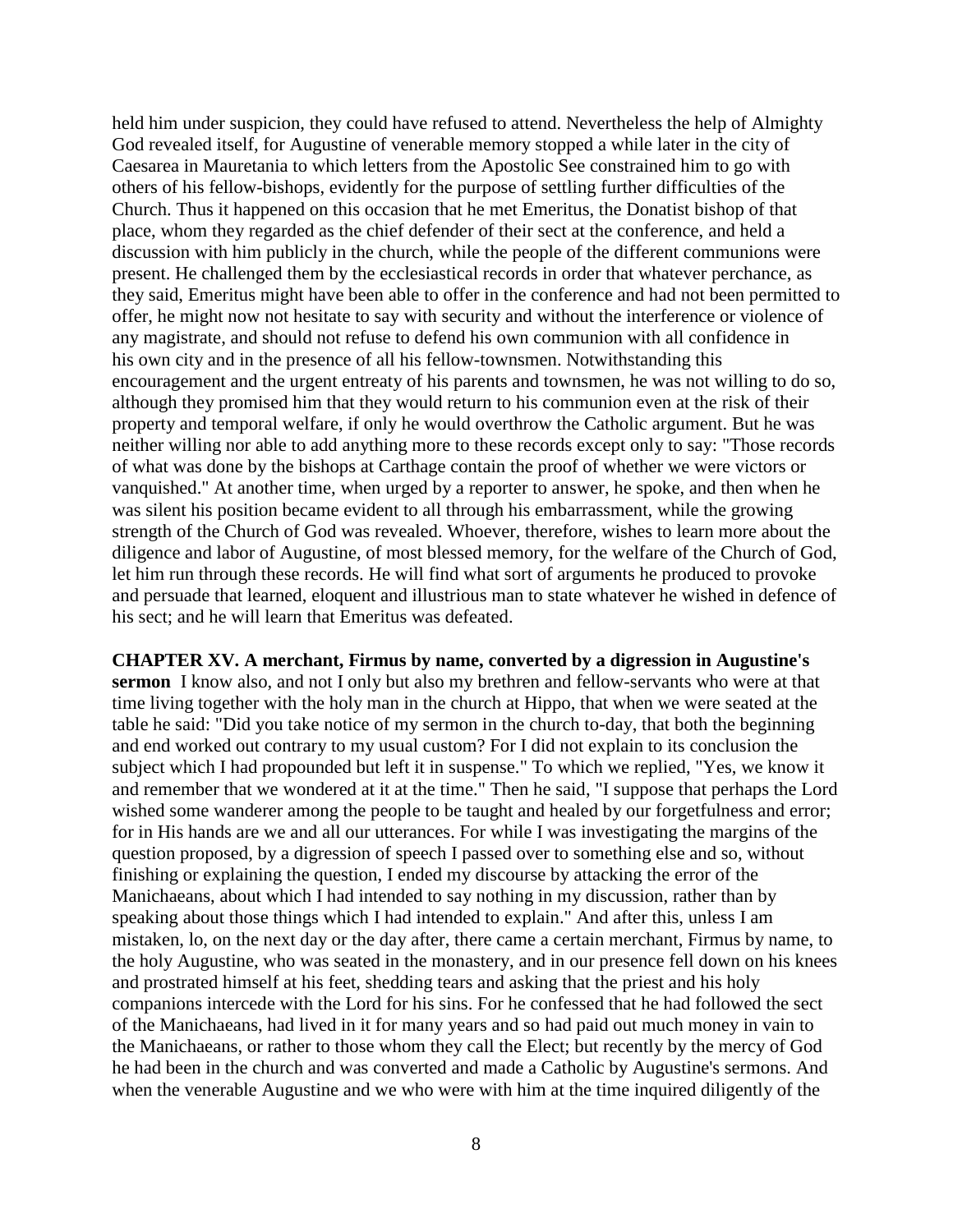man by what thing in the sermon he had been especially satisfied, he told us and we all recalled the course of the sermon. Wondering and marvelling at the profound plan of God for the salvation of souls, we glorified and blessed His holy Name; for when He wishes and by whom He wishes and in whatever way He wishes, by those who know and those who do not know, He works the salvation of souls. And from that time on this man held fast to the manner of life of the servants of God, gave up his business as merchant and progressing among the members of the church, by the will of God he was called and constrained in another region to enter the office of presbyter, wherein he maintained and persevered in his sanctity of life. And perhaps he is still in active life across the sea.

**CHAPTER XVI. The accursed and shameful practices of the Manichaeans laid bare** At Carthage also when a certain procurator of the royal house, Ursus by name, and a man of the Catholic faith, had come into an assembly of certain Manichaeans whom they call Elect, both men and women, and when they had been led away by him to the church and were examined by the bishops, they were given a hearing with formal record. Among these bishops was also Augustine, of holy memory, who knew the accursed sect better than the others did, and by disclosing their damnable blasphemies from places in the books which the Manichaeans accept he even brought them to a confession of the same. The base and unworthy things they practiced to their own great harm are revealed in the ecclesiastical records through the disclosures of those women—Elect indeed. And so by the watchfulness of the shepherds an increase was made in the Lord's flock and strong defence was maintained against the thieves and robbers. With a certain Felix, also a member of those whom the Manichaeans call Elect, Augustine argued in public in the church at Hippo while the people were present and the reporters took down the record. After the second or third meeting the emptiness and error of the sect were exposed and that Manichaean was converted to our faith and Church, as these writings will show if they are consulted.

**CHAPTER XVII. Pascentius, an Arian Count, is refuted in public debate** Moreover there was also a certain Pascentius, a Count of the royal house and an Arian, who was a most energetic collector of the taxes. By reason of the authority of his position he attacked the Catholic faith violently and persistently and by his raillery and power tormented and annoyed many of the more simple priests of God who were living by faith. Challenged by him, Augustine met him at Carthage in the presence of honored and notable men. The heretic utterly refused to have tablets and a pen at hand, as our teacher, both before and in the meeting, urgently insisted should be done. And since he refused this, saying that he was unwilling through fear of the public laws to be exposed to danger by such records, and appealed to the bystanders, the Bishop Augustine took up the discussion, because it seemed best to his fellow-bishops who were present that they should debate in private and without written records. He prophesied, however, as afterwards happened, that since there was no record in writing, after the conclusion of the conference anyone who wished could freely say that he had said what perchance he had not said or had not said what he had said. Augustine then joined in debate with him, and after stating what he believed and hearing from him what he held, by true reasoning and by producing the authority of the Scriptures he explained and proved the foundations of our faith. And the statements of Pascentius, being supported neither by truth nor by the authority of the Holy Scriptures, were explained and refuted. And as the parties separated from each other, he became more and more angry and enraged and threw out many lies in defense of his false faith, declaring that Augustine,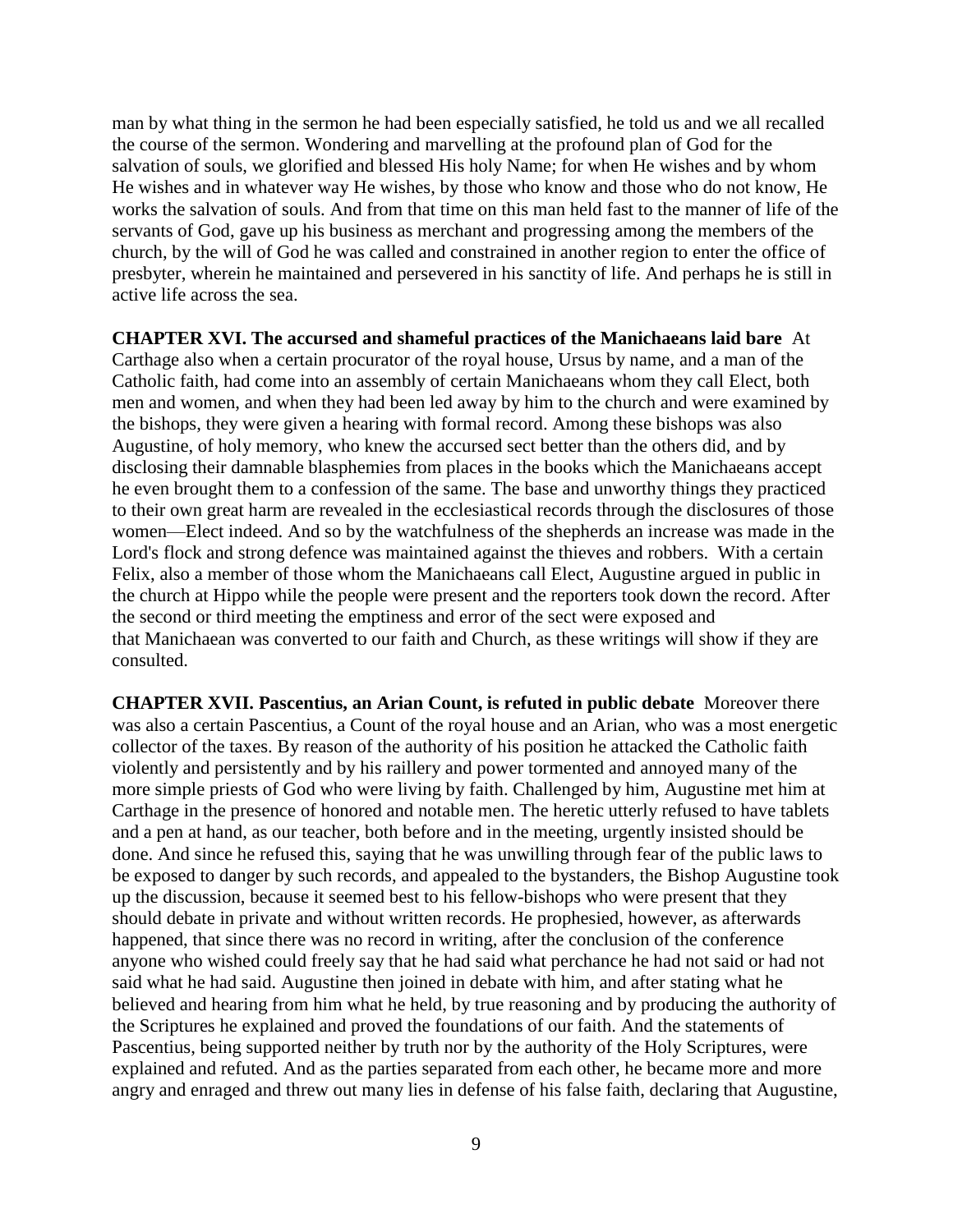though praised by the voice of many, had really been defeated by him. Since this could not be kept from public notice, Augustine was compelled to write to Pascentius himself, omitting, because of the latter's fear, the names of those who had attended the conference. In these letters he faithfully set forth everything which had been said and done by both parties; and to prove these things, if they should be denied, he had ready a great multitude of witnesses, illustrious and honorable men, who had been present on that occasion. In answer to two letters directed to him, Pascentius returned but one meager reply in which he managed to offer insults rather than to declare the opinion of his sect. This is acknowledged by those who are able and willing to read [the letter].

With a bishop of these Arians, a certain Maximinus, who came to Africa with the Goths, he held a conference at Hippo, since many illustrious men desired and requested it and were also present. And what each party asserted is recorded. If the studious will take the trouble to read the records carefully, they will surely discover what this crafty and unreasonable heresy professes in order to seduce and deceive and what the Catholic Church maintains and teaches regarding the divine Trinity. But when the heretic returned from Hippo to Carthage and because of his great loquacity in the conference asserted that he had returned victorious from the debate and lied (and as, of course, he could not be easily examined and judged by those who were ignorant of the divine Law), the venerable Augustine at a later time with his own pen made a recapitulation of the separate charges and answers of the entire conference. And although Maximinus was unable to offer any reply to the charges, nevertheless supplements were added and the things which could not be introduced and written in the short time of the conference were made clear; for the craftiness of the man led him to occupy the entire part of the day which remained with his last and by far his longest speech.

**CHAPTER XVIII. Heretics of the new Pelagian sect overcome and condemned** Against the Pelagians also, new heretics of our time and skilful debaters, who wrote with an art even more subtle and noxious, and spoke whenever they could, in public and in homes—against these he labored for almost ten years, writing and publishing many books and very frequently arguing in the church with people of that error. When they perversely tried through their flattery to persuade the Apostolic See of their false doctrine, it was most positively resolved by [successive] African councils of holy bishops first to convince the venerable Innocent, the holy Pope of the city, and his successor, the holy Zosimus, that this sect ought to be abominated and condemned by the Catholic faith. And the bishops of that great See at various times censured them and cut them off from the membership of the Church, and in letters sent to the African churches of the West and to the churches of the East decreed that they should be anathamatized and shunned by all Catholics. When the most pious Emperor Honorius heard of this judgment which had been passed upon them by the Catholic Church of God, influenced by it, he in turn decreed that they should be condemned by his laws and should be regarded as heretics. Accordingly some of them returned to the bosom of the holy mother Church from which they had withdrawn. And others are still returning as the truth of the right faith shines forth and prevails against the detestable error.

The memorable man, a noble member of the Lord's body, was ever solicitous and watchful for the advantage of the universal Church. To him it was divinely granted that from the fruit of his labors he should find joy even in this life, first because unity and peace were established in the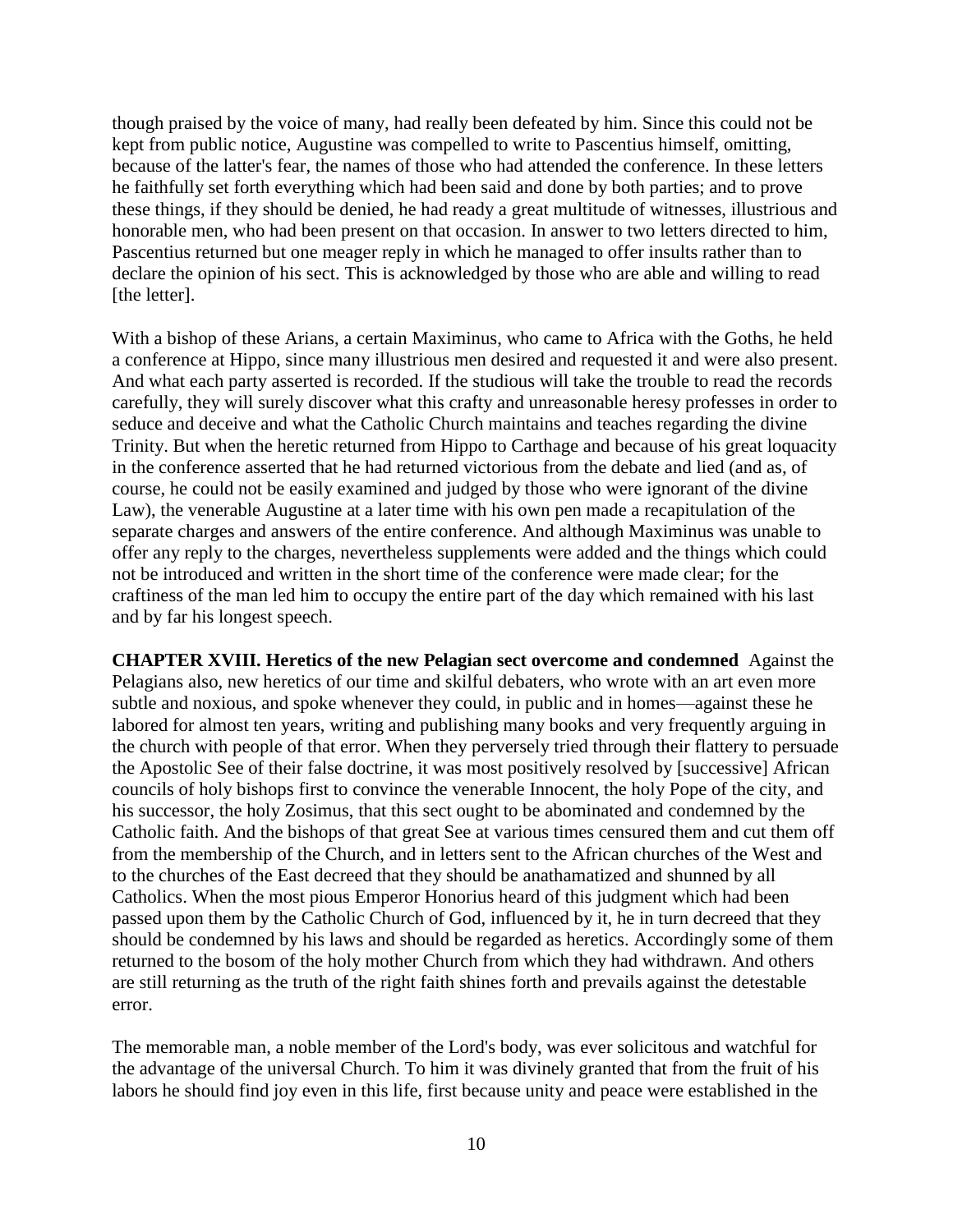part of the Church around Hippo over which he had special jurisdiction, and then in the other parts of Africa, either by his own efforts or by others, and through priests whom he himself had furnished. Moreover, he found joy in seeing the Church of the Lord increase and multiply and in seeing the Manichaeans, Donatists, Pelagians and pagans for the most part diminishing and becoming united with the Church of God. He also delighted in the pursuit of his studies and rejoiced in all good. In kindness he bore with the shortcomings of his brethren and mourned over the iniquities of the wicked, whether of those within the Church or of those without, always rejoicing, as I said, in the Lord's gains and sorrowing over His losses.

And so many things were dictated and published by him and so many things were discussed in the church, written down and amended, whether against various heretics or expounded from the canonical books for the edification of the holy sons of the Church, that scarcely any student would be able to read and know them all. However, lest we seem in any way to deprive those who are very eager for the truth of his word, I have determined, with the aid of God, to add also an *Indiculus* of these books, homilies and epistles at the end of this little work. When those who love the truth of God more than temporal riches have read this, each may choose for himself what he wishes to read. And in order to copy them let him seek them either from the library of the church of Hippo, where the more perfect copies can probably be found, or search wherever else he can, and when he has found them let him copy and preserve them and also lend them willingly to anyone who wishes to make copies.

**CHAPTER XIX. Augustine as judge** According also to the teaching of the Apostle, who said: "Dare any of you having a matter against another, go to law before the unjust and not before the saints? Do ye not know that the saints shall judge the world? and if the world shall be judged by you, are ye unworthy to judge the smallest matters? Know ye not that we shall judge angels? How much more things that pertain to this life? If ye have judgments of things pertaining to this life, set them to judge who are least in the church. I speak to your shame. Is it so that there is not a wise man among you? no, not one that shall be able to judge between his brethren? But brother goeth to law with brother, and that before the unbelievers." Accordingly when he was importuned by Christians or by men of any sect, he heard their cases carefully and dutifully, keeping before his eyes the remark of a certain one, who said that he preferred to hear cases between strangers rather than between friends; for of the strangers he could gain the one as a friend in whose favor the case was justly decided, whereas he would lose the one of his friends against whom judgment was passed. Though they sometimes kept him even till meal-time and sometimes he even had to fast all day, yet he always examined these cases and passed judgment on them, considering in them the value of Christian souls—in how far each had increased or decreased in faith and good works. When opportunities occurred, he instructed both parties in the truth of. the divine Law, impressing it upon them and reminding them of the way by which they might obtain eternal life. He asked no other reward from those for whom he spent his time in this way except the Christian obedience and devotion which is due to God and man, rebuking the sinner before all, that others also might fear. He did this as one whom the Lord made "a watchman unto the house of Israel," preaching the Word, instant in season, out of season, reproving, rebuking, exhorting with all longsuffering and doctrine, and he took special pains to instruct those who were able to teach others. On request he also wrote letters to some concerning their temporal cases. But this work which took him away from better things he regarded as a kind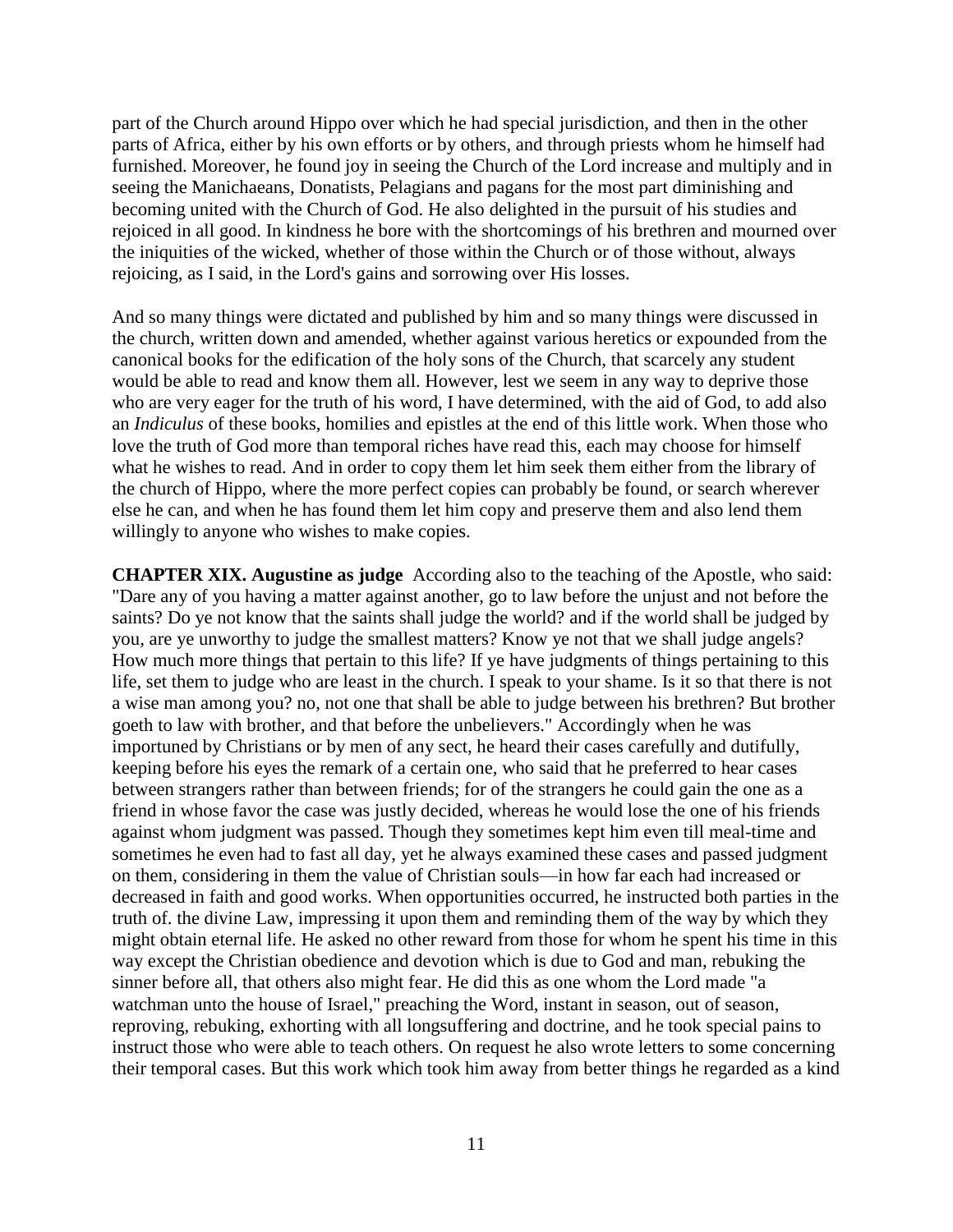of conscription, for his pleasure was always in the things of God or in the exhortation or conversation of intimate brotherly friendship.

**CHAPTER XX. How he interceded for prisoners** We know also that when his most intimate friends asked him for letters of intercession to the civil authorities he did not give them, saying that it was wise to observe the rule of a certain sage of whom it was written that out of great regard for his own reputation he would not be responsible for his friends. But he added the remark, which was however his own, that this was a good rule because often the authority which is petitioned afterward becomes oppressive. But if, when he was asked for it, he perceived that intercession was necessary, he did it with such sincerity and tact that not only did he not appear irritating and annoying, but rather seemed admirable. For when one case of necessity arose and in his usual manner he interceded by letter with a Vicar of Africa, Macedonius by name, on behalf of a suppliant, Macedonius granted the request and sent him an answer on this wise: "I am struck with wonder at your wisdom, both in the books you have published and in this letter which you have not found it too great a burden to send me by way of intercession for those in distress. For the former writings, my venerable lord and esteemed father, possess a discernment, wisdom and holiness which leave nothing to be desired, and the latter such modesty, that unless I do as you request, I could not regard myself as remaining free from blame in the matter. You do not insist, like most men in your position, on extorting all that the suppliant asks. But what seemed to you fair to ask of a judge occupied with many cares, this you advise with a humble modesty which is most efficacious in settling difficulties among good men. Consequently I have not hesitated to grant your request as you recommended and as I had given you reason to expect."

**CHAPTER XXI. His frame of mind when attending councils** Whenever he was able, Augustine attended the councils of the holy priests which were held throughout the various provinces, seeking in them not his own but the things of Jesus Christ, that the faith of the holy Catholic Church might remain inviolate or that some priests and clergy who had been justly or unjustly excommunicated might be either absolved or rejected. In the ordination of priests and clergy he thought that the agreement of the majority of Christians and the custom of the Church should be followed.

**CHAPTER XXII. Augustine's use of food and clothing** His garments and foot-wear and even his bedclothing were modest yet sufficient—neither too fine nor yet too mean; for in such things men are wont either to display themselves proudly or else to degrade themselves, in either case seeking not the things which are of Jesus Christ, but their own. But Augustine, as I have said, held a middle course, turning neither to the right hand nor to the left. His table was frugal and sparing, though indeed with the herbs and lentils he also had meats at times for the sake of his guests or for some of the weaker brethren; but he always had wine because he knew and taught, as the Apostle says, that "every creature of God is good and nothing is to be rejected if it be received with thanksgiving, for it is sanctified through the Word of God and prayer." And as Augustine himself has set down in his books of the *Confessions,* saying: "I fear not the uncleanness of meat, but the uncleanness of lust. I know that Noah was permitted to eat every kind of flesh which was useful for food; that Elijah was refreshed by eating flesh; that John, who was gifted with marvelous abstinence, was not defiled by the creatures, that is the locusts, which became his food. I know also that Esau was ensnared by his desire for a pottage of lentils, and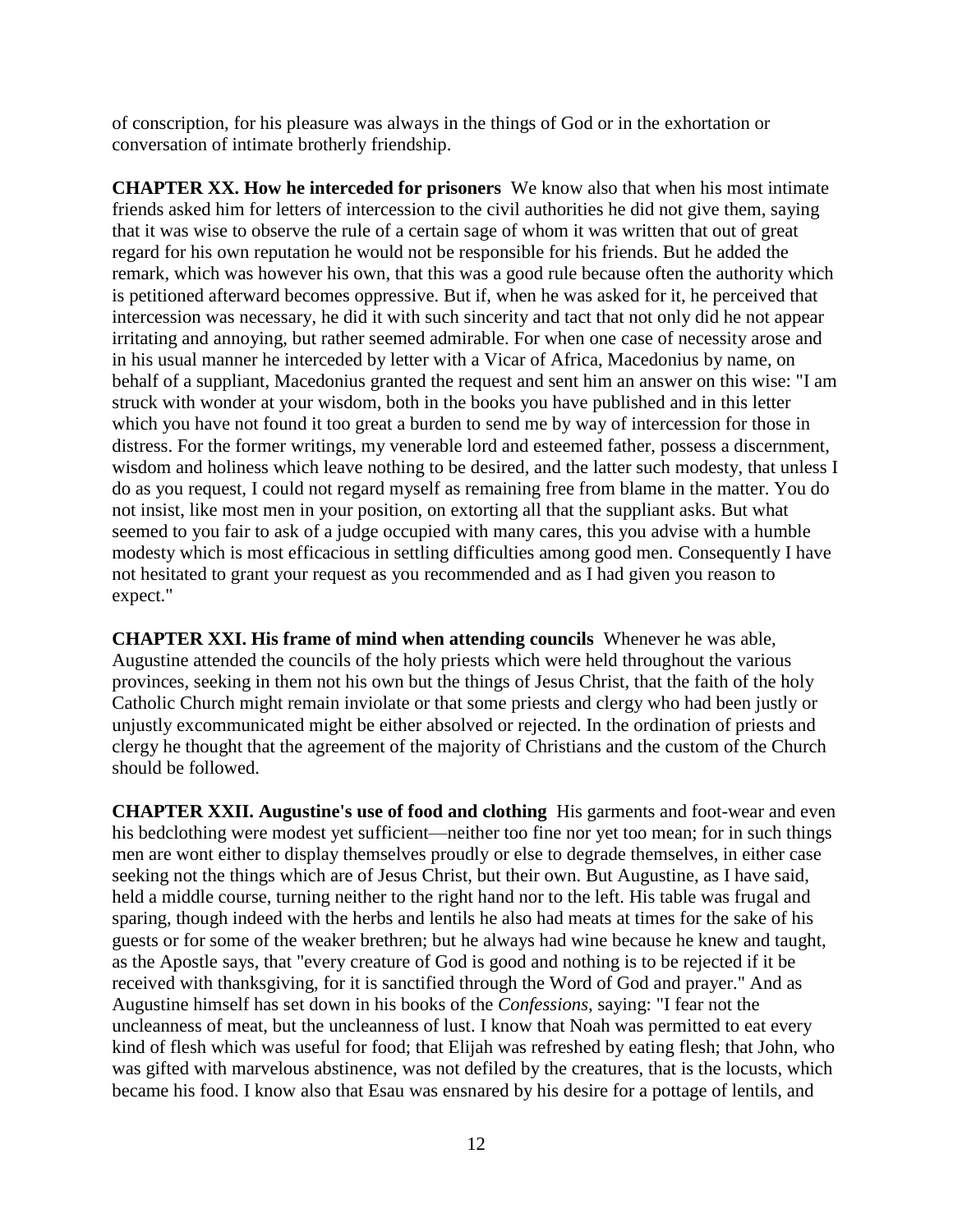that David rebuked himself for his longing after water, and that our King was tempted not with meat, but with bread. And so likewise the people in the desert deserved to be condemned not because they desired meat, but because in their desire for food they murmured against God." As regards the use of wine there is the injunction of the Apostle who wrote to Timothy, saying: "Be no longer a drinker of water, but use a little wine for thy stomach's sake and thine often infirmities."

His spoons only were silver, but the vessels in which food was served were earthen, wooden or marble; yet this was not from the compulsion of necessity, but from the choice of his own will. He always showed hospitality. At the table he loved reading and discussion rather than eating and drinking, and against that pest of human custom he had this inscription on his table: "Who injures the name of an absent friend May not at this table as guest attend." Thus he warned every guest to refrain from unnecessary and harmful tales. And when some of his most intimate fellowbishops forgot that inscription and spoke without heeding it, Augustine on one occasion became exasperated and so sternly rebuked them as to declare that either those verses would have to be removed from the table or he would leave in the midst of the meal and retire to his chamber. Both I and the others who were at the table experienced this.

**CHAPTER XXIII. His use of the church revenues** He was ever mindful of his fellow-poor and for them he spent from the same funds from which he spent for himself and all who lived with him, that is, either from the revenues from the possessions of the church or from the offerings of the faithful. And when perchance, as was frequently the case, jealousy arose among the clergy regarding these possessions, Augustine addressed the people of God, saying that he preferred to live by the contributions of God's people rather than be burdened with the care and direction of these possessions and that he was ready to give them back to them so that all the servants and ministers of God might live after the manner of which we read in the Old Testament that they were partakers of that altar which they served. But this the laity were never willing to undertake.

**CHAPTER XXIV. Household affairs** The care of the church building and all its property he assigned and entrusted in turn to the more capable clergy. He never held the key nor wore his ring, but everything which was received and spent was noted down by these overseers of the house. At the end of the year the accounts were read to him that he might know how much had been received and how much spent, or what still remained to be spent. In many bills he preferred to rely on the fidelity of the overseer of the house rather than to ascertain it by testing and proving his accounts. A house or land or an estate he was never willing to buy. But if perchance anything of the kind was given to the church by someone of his own accord or if it was left as a legacy, he did not refuse it, but ordered that it be accepted. But some legacies I know he refused, not because they could not be used for the poor, but because it seemed just and right that they should rather be in the possession of the children or parents or relatives of the deceased, even though the decedents had not willed to leave these things to them. In fact one of the chief men of Hippo who was living at Carthage wished to give his property to the church at Hippo. Retaining only the interest for himself, he sent the tablets duly attested to Augustine of holy memory, who gladly accepted his offering and congratulated him because he was mindful of his eternal salvation. But some years after this, when as it happened we were visiting in Augustine's house, lo, this benefactor sent a letter by his son and asked that the records of transfer be returned to his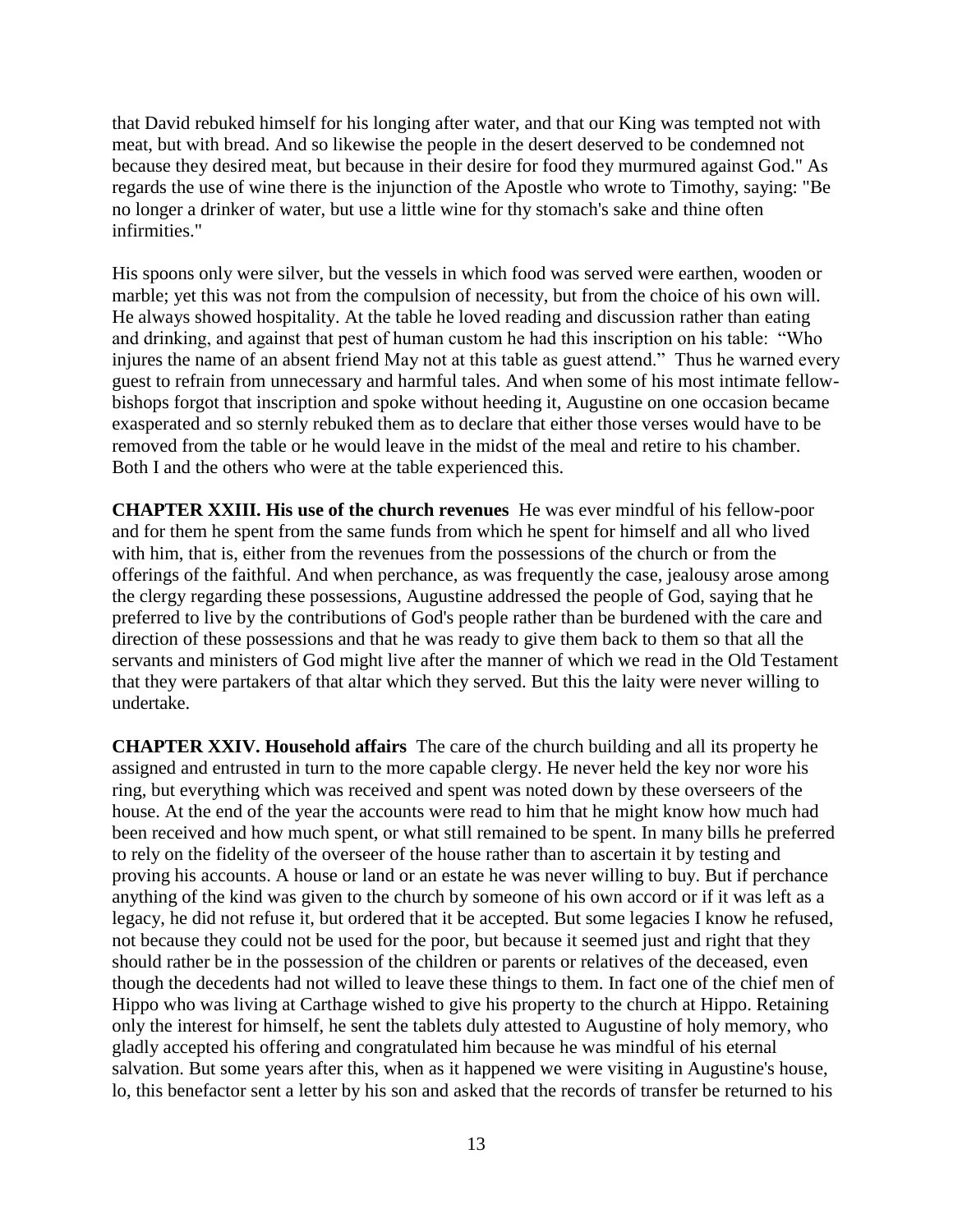son, directing, however, that a hundred pieces of gold should be given to the poor. And when the holy man heard it he mourned that the man had either pretended to make a gift or had repented of his good work. In his grief of mind at this perversity he said what he could, as God put it in his heart, for the man's admonition and reproof. He immediately returned the tablets which had been sent voluntarily and not by request nor on compulsion. The money he spurned, and as in duty bound, he wrote an answer and censured and reproved the man, warning him to make his peace with God in humble repentance for his false pretences and wickedness, that he might not depart from this life under the burden of so great a sin.

He also said frequently that the church might with greater security and safety accept legacies left by the dead rather than gifts from the living which might cause anxiety and loss, and furthermore that legacies themselves should be offered voluntarily rather than solicited. He accepted nothing which was offered him in trust, but did not restrain any of the clergy who wished to accept such gifts. He was not intently concerned nor entangled in the property which the church held and possessed. Yet though following with inmost desire after the greater spiritual things, he sometimes relaxed from his contemplation of things eternal and turned to temporal affairs. But when such things had been arranged and set in order, then as though freed from consuming and annoying cares, his soul rebounded to the more intimate and lofty thoughts of the mind in which he either pondered on the discovery of divine truth or dictated some of the things already discovered or else emended some of the works which had been previously dictated and then transcribed. This he accomplished by working all day and toiling at night. He was a type of the Church on high, even as most glorious Mary, of whom it is written that she sat at the feet of the Lord and listened intently to His word; but when her sister who was cumbered about much serving, complained because she received no help, she heard the words: "Martha, Martha, Mary hath chosen that better part which shall not be taken away from her."

For new buildings he never had any desire, avoiding the entanglement of his soul in these things, since he wished always to have it free from all temporal annoyance. Nevertheless he did not restrain those who desired or constructed them, provided only they were not extravagant. Sometimes, when the money of the church failed, he announced to the Christian people that he had nothing to give to the poor. For the sake of captives and of the many who were in need he even ordered the holy vessels to be broken and melted down and to be distributed to the needy. I would not have mentioned this unless I knew that it was done contrary to the carnal judgment of some. Ambrose, of venerable memory, also said and wrote that in such extremities it should be done without any hesitancy. Sometimes too when the treasury and also the consistory, from which were supplied the things necessary for the altar, had been neglected by the faithful, Augustine would speak of it in the church and remind the people, even as he once told us the blessed Ambrose had dealt with the subject in the church when he was there.

**CHAPTER XXV. Household discipline** At the same house and table together with him the clergy were regularly fed and clothed at the common expense. That no one might lightly utter an oath and thus fall into condemnation, he preached to the people in the church and instructed the members of his own household that no one should utter an oath—not even at the table. And if anyone erred in this, he lost one drink, according to the rules: for the number of cups allowed each one of those who lived and ate with him was fixed beforehand. The faults of omission and commission of which, in spite of this rule, his brethren were guilty, he duly and properly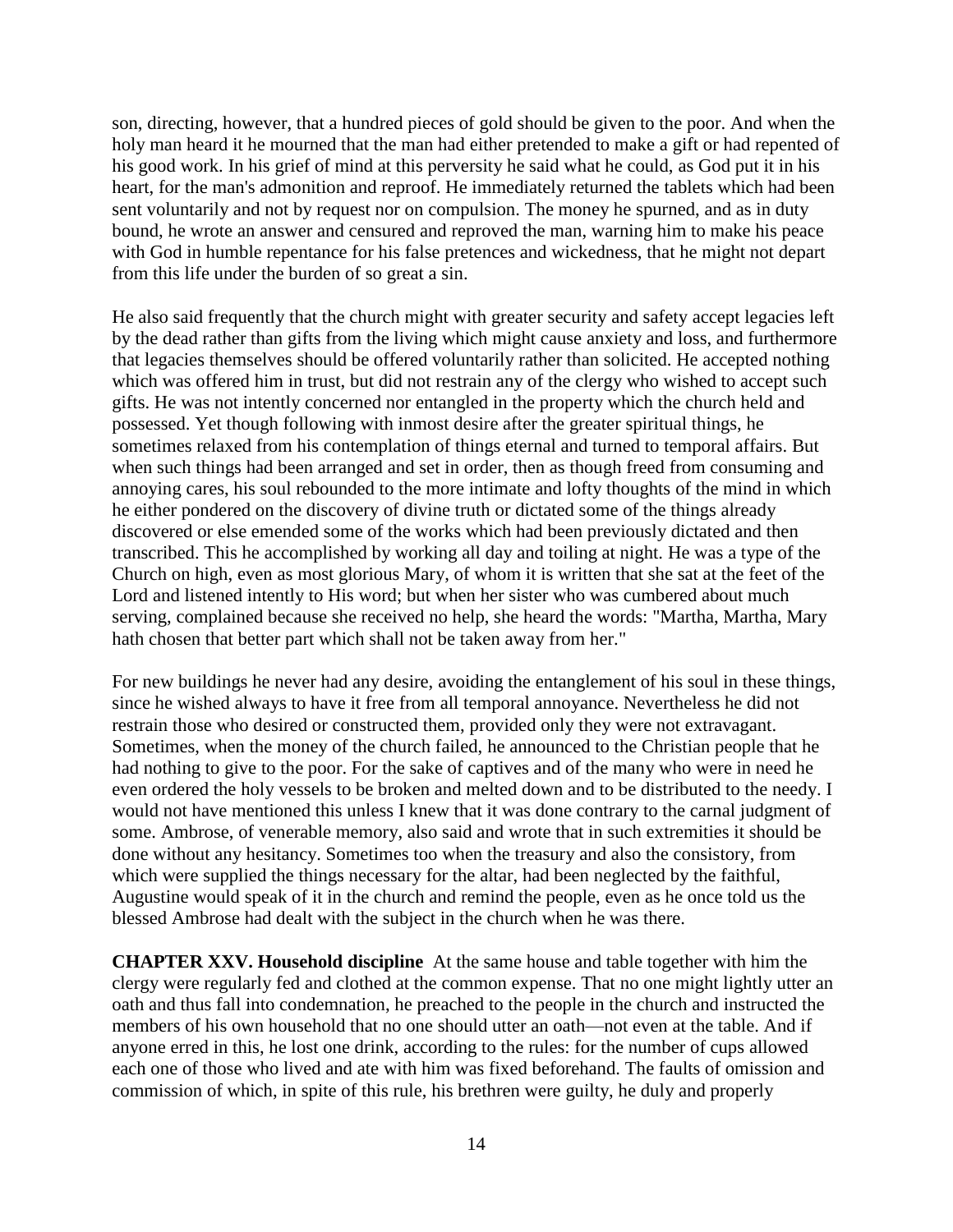censured or countenanced them as far as was fitting and necessary; in such cases particularly teaching that no one should incline his heart to evil words or to make excuses in sins. And when anyone offered his gift at the altar and there remembered that his brother had aught against him, he should leave his offering at the altar and go to be reconciled to his brother and then come and offer his gift at the altar. But if he had anything against his brother, he should rebuke him in secret, and if he heard him he had gained his brother, but if not, he should take with him one or two others. If he held them also in contempt he should be brought before the Church. If he did not obey her, he should be to him as a heathen and a publican. This also he added, that if a brother offend and ask forgiveness, not seven times, but seventy times seven times, the offence should be forgiven him, even as each one daily asks of the Lord that his own sins be forgiven.

**CHAPTER XXVI. On the companionship of women** No woman ever lived or stayed in Augustine's house, not even his own sister, though she was a widow who had long served God and lived in charge of His handmaidens even to the day of her death. Nor did he admit his brother's daughters who were likewise serving God, although the councils of holy bishops placed these persons among the exceptions. He used to say that although no evil suspicion could arise from the fact that his sister and nieces were living with him, yet since they could not be without servants and other women who would stay with them, and still others would come in from without to visit them, because of these a stumbling-block or an occasion to fall might be placed in the way of the weak. He also said that because of the presence of all those women who would live or come there, the men who happened to be visiting the bishop or some one of the clergy might either perish by human temptation or surely be most shamefully maligned by the evil suspicions of men. On this account, therefore, he said that women ought never to live in the same house with the servants of God, even the most chaste, that no occasion to fall, as has been said, nor a stumbling-block might be placed in the way of the weak by such an example. And if perchance any women requested to see him or to salute him, they never came in to him without some of the clergy as witnesses, nor did he ever speak with them alone, not even if the matter was one of secrecy.

**CHAPTER XXVII. Service to the needy and sick** In his visitations he adhered to the rule set forth by the Apostle and visited only the widows and orphans in their afflictions. Yet whenever it happened that he was requested by the sick to come in person and pray to the Lord for them and lay his hand upon them, he went without delay. But the monasteries of women he visited only in extreme emergencies. Furthermore he said that in the life and habits of a man of God that rule ought to be observed which he had learned from the practice of Ambrose of holy memory, namely, never to seek a wife for another man, nor to urge anyone who desired to go to war to do so, nor to accept an invitation to a feast in his own community. He gave as his reasons for each of these that if the husband and wife should [ever] happen to quarrel with each other, they might revile him who had brought them together; but clearly, if they themselves had previously agreed to marry, the priest to whom they came ought to offer his services so that that which had been agreed upon and was pleasing to them should be confirmed or blessed; in the second case in order that no one who had been recommended to military service might blame the one who encouraged him if he suffered any ill through his own fault; and finally, lest by frequent participation in the customs peculiar to feasts his vow of temperance should be broken.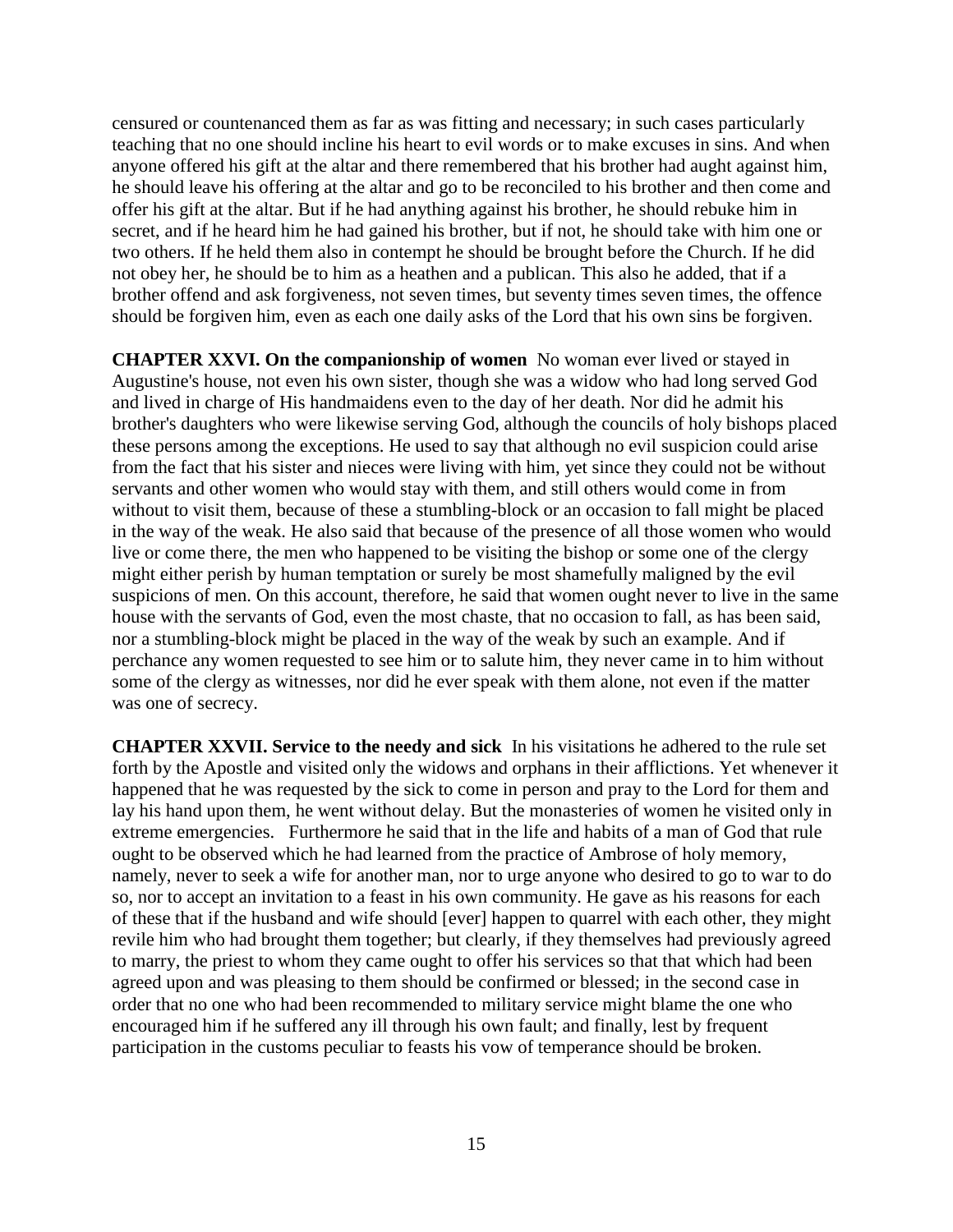He also told us that he had heard of the very wise and godly reply of an illustrious man of blessed memory at the end of his life, and he warmly praised and extolled it. For when the venerable man lay abed in his last illness and the chief members of the church were standing around his couch, watching him as he was about to depart from this world to be with God, they were overcome with grief at the thought that the Church could be deprived of so great and glorious a prelate and of his dispensation of the Word and Sacrament of God. And when they begged him with tears that he should ask of the Lord an extension of his life he said to them: "I have not so lived that I should be ashamed to live among you, yet I do not fear to die, for we have a Lord who is good." And our Augustine, in his later days, used to admire and praise these well-weighed words. For he said that we must understand that Ambrose added this second saying—"I do not fear to die, for we have a Lord who is good"—so that no one might believe that from overconfidence in the purity of his own life he had first said, "I have not so lived that I should be ashamed to live among you." Now this he had said in reference to that which men can judge about a fellow-man; but as for his judgment by the divine justice, he trusted rather in the Lord who is good to whom he also said in the daily prayer: "Forgive us our trespasses."

Moreover toward the end of his life Augustine very frequently repeated in this same connection the words of a certain fellow-bishop and very intimate friend. For when he had gone to visit him several times as he drew near to death and he had indicated by a gesture of his hand that he was soon to depart from this world, Augustine had said to him that he might still be of great benefit to the Church if he lived. But that no one should think he was captivated by a desire for this life he had answered: "If I were never to die it would be well; but if I am ever to die, why not now?" This sentiment was much admired by Augustine and he praised him who had given voice to it—a man who feared God, indeed, but who had been born and brought up in a small town and was not much educated in the art of reading. Compare on the other hand the attitude of a certain ailing bishop of whom the holy martyr Cyprian speaks on this wise in his letter which he wrote on Mortality, saying: "When a certain one of our colleagues and fellow-priests, wearied with infirmity and troubled at the near approach of death, prayed for an extension of his life, there stood by him as he prayed and was even now on the point of death, a youth, venerable in glory and majesty, tall of stature and with radiant countenance. And mortal eyes could scarcely have endured to look upon him as he stood there, had not he who was soon to depart from this world already had power to behold such a being. And not without a certain indignation of soul and voice the youth rebuked him and said: 'You fear to suffer, you do not wish to die; what shall I do with you?'"

**CHAPTER XXVIII. The books published by Augustine just before his death** Shortly before the time of his death he revised the books which he had dictated and edited, whether those which he had dictated in the time immediately following his conversion when he was still a layman, or while he was a presbyter or a bishop. And in those works which he had dictated or written while he was as yet not so well acquainted with ecclesiastical usage and had less understanding, whatsoever he found not agreeing with the ecclesiastical rule, this he himself censured and corrected. Thus he wrote two volumes whose title is *On the Revision of Books.* And he sometimes complained that certain books had been carried off by some of his brethren before his careful revision, although he revised them later. Some of his books, however, he left uncompleted at the time of his death. Furthermore, in his desire to be of help to all, both those who could read many books and those who could not, he made excerpts from both the sacred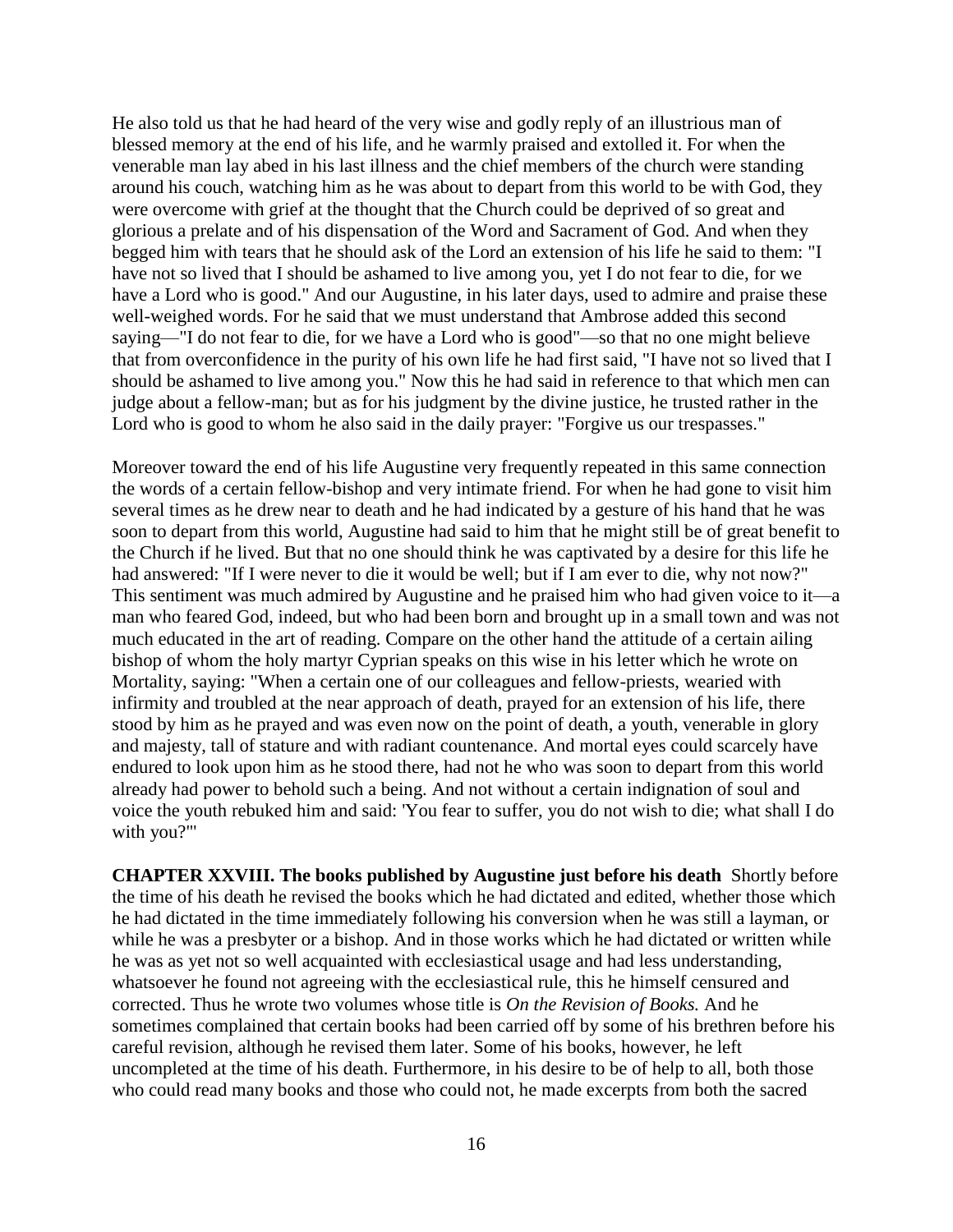Testaments, the Old and the New, of the divine commandments and prohibitions relating to the conduct of life, and with the addition of a preface, made one volume of them. He who wishes may read it and learn therefrom how obedient or disobedient he is to God. This work he desired to have called *The Mirror.*

But a short time after his it came about, in accordance with the divine will and command, that a great host of savage foes, Vandals and Alans, with some of the Gothic tribe interspersed, and various other peoples, armed with all kinds of weapons and well trained in warfare, came by ship from the regions of Spain across the sea and poured into Africa and overran it. And everywhere through the regions of Mauretania, even crossing over to other of our provinces and territories, raging with cruelty and barbarity, they completely devastated everything they could by their pillage, murder and varied tortures, conflagrations and other innumerable and unspeakable crimes, sparing neither sex nor age, nor even the priests or ministers of God, nor yet the ornaments or vessels of the churches nor even the buildings. Now the man of God did not believe and think as other men did regarding the causes from which this most fierce assault and devastation of the foe had arisen and come to pass. But considering these matters more deeply and profoundly and perceiving in them above all the dangers and the death of souls (since, as it is written, "He that increaseth knowledge increaseth sorrow," and "An understanding heart is a worm in the bones"), more than ever tears were his meat day and night, as he passed through and endured those days of his life, now almost ended, which beyond all others were the most bitter and mournful of his old age. For he saw cities overthrown in destruction, and the resident citizens, together with the buildings on their lands, partly annihilated by the enemy's slaughter and others driven into flight and dispersed. He saw churches stripped of priests and ministers, and holy virgins and all the monastics scattered in every direction. Here he saw some succumb to torture and others slain by the sword, while still others in captivity, losing their innocency and faith both in soul and body, received from their foes the harsh and evil treatment of slaves. He saw the hymns and praises of God perish from the churches; the church buildings in many places consumed by fire; the regular services which were due to God cease from their appointed places; the holy sacraments no longer desired, or if some one did desire them, no one could easily be found to administer them. When they gathered in flight amid the mountain forests, in the caves and caverns of the rocks or in any other kind of retreat, some were captured and put to death while others were robbed and deprived of the necessary means of sustenance so that they gradually perished of hunger. Even the bishops of the churches and the clergy who, by the help of God, did not chance to meet the foe or, if they did meet them, escaped their hands, he saw despoiled and stripped of all their goods and begging in abject poverty, nor could they all be furnished with that by which they might be relieved. Of the innumerable churches he saw only three survive, namely those of Carthage, Hippo and Cirta, which by God's favor were not demolished. These cities too still stand, protected by human and divine aid, although after Augustine's death the city of Hippo, abandoned by its inhabitants, was burned by the enemy. Amid these calamities he was consoled by the thought of a certain wise man who said: "He is not to be thought great who thinks it strange that wood and stones should fall and mortals die."

But Augustine, being exceeding wise, daily bewailed all these events. And it increased his grief and sorrow that this same enemy also came to besiege the city of the Hippo-Regians which had so far maintained its position. With its defence at this time the late Count Boniface had been entrusted with an army of allied Goths. For almost fourteen months they shut up and besieged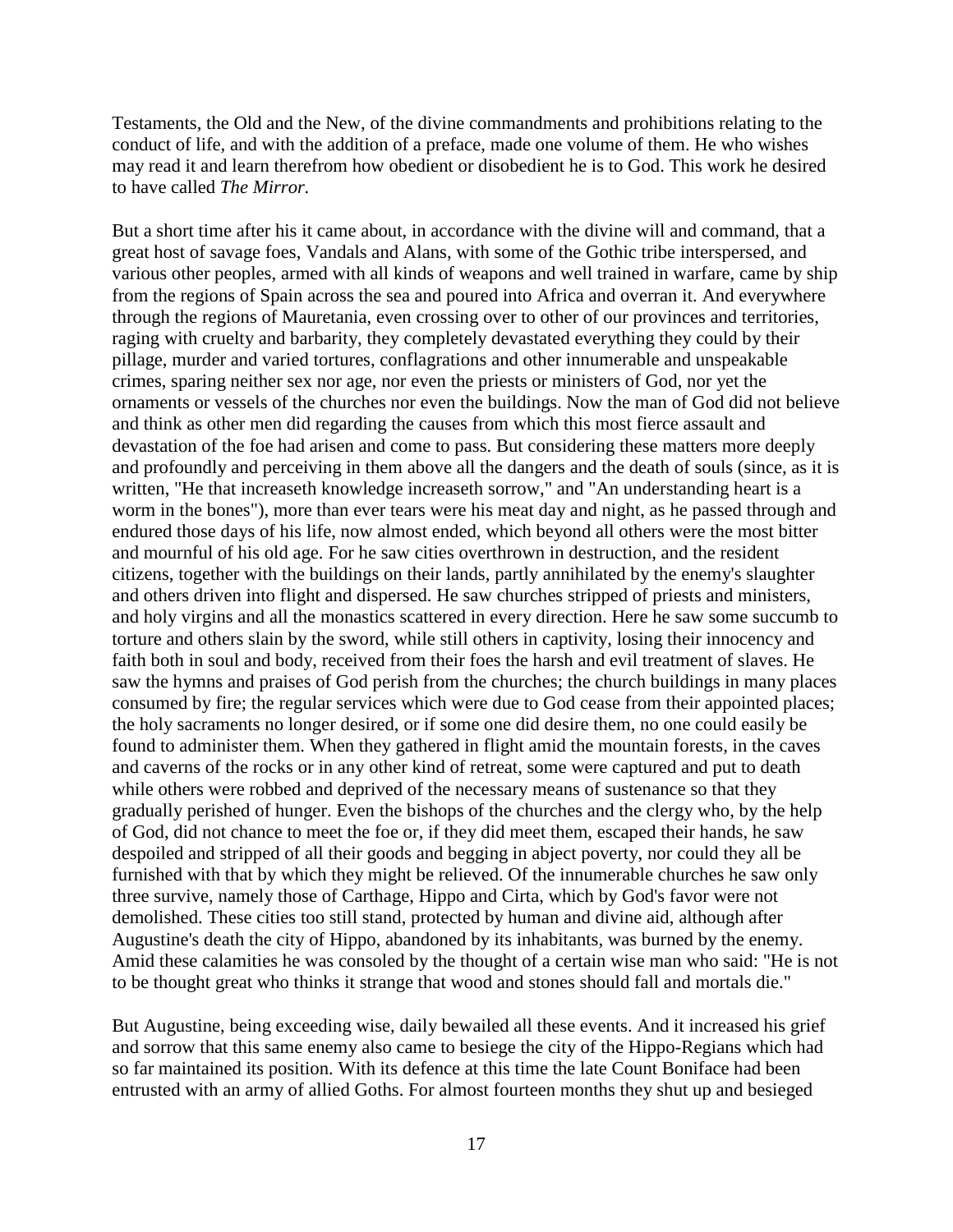the city; and they even cut off its sea-coast by blockade. We ourselves with other of our fellowbishops from the neighboring regions took refuge in this city and remained in it during the whole time of the siege. Consequently we very frequently conversed together and meditated on the awful judgments of God laid bare before our eyes, saying: "Righteous art thou, O Lord, and upright are thy judgments." And in our common grief, with groanings and tears, we besought the Father of mercies and the Lord of all consolation that He vouchsafe to sustain us in this tribulation.

**CHAPTER XXIX. Augustine's last illness** And it chanced at one time while we were seated with him at the table and were conversing together that he said to us: "I would have you know that in this time of our misfortune I ask this of God: either that He may be pleased to free this city which is surrounded by the foe, or if something else seems good in His sight, that He make His servants brave for enduring His will, or at least that He may take me from this world unto Himself." And when he had taught us these words, together with him we all joined in a like petition to God Most High, for ourselves and for all our fellow bishops and for the others who were in this city. And lo, in the third month of the siege he succumbed to fever and began to suffer in his last illness. In truth the Lord did not deprive His servant of the reward of his prayer. For what he asked with tears and prayers for himself and the city he obtained in due time. I know also that both while he was presbyter and bishop, when asked to pray for certain demoniacs, he entreated God in prayer with many tears and the demons departed from the men. In like manner when he was sick and confined to his bed there came a certain man with a sick relative and asked him to lay his hand upon him that he might be healed. But Augustine answered that if he had any power in such things he would surely have applied it to himself first of all; to which the stranger replied that he had had a vision and that in his dream these words had been addressed to him: "Go to the bishop Augustine that he may lay his hand upon him, and he shall be whole." Now when Augustine heard this he did not delay to do it and immediately God caused the sick man to depart from him healed.

**CHAPTER XXX. Advice on the withdrawal of bishops from the churches at the approach of a foe** And now I must by no means pass over in silence the fact that when the abovementioned enemy was threatening us, Augustine was consulted in letters by Honoratus, a holy man and our fellow-bishop of the church at Thiabe, as to whether or not the bishops or clergy should withdraw from the churches at their approach. In his reply he pointed out what was more to be feared from those destroyers of Romania. It is my desire to have that letter of his included in this account, for it is very useful, even necessary, for the proper conduct of the priests and ministers of God.

"To our holy brother and fellow-bishop Honoratus, Augustine sends greeting in the Lord.

1. I thought the copy which was sent to your Grace of the letter which I wrote our brother and fellow-bishop Quodvultdeus would relieve me of this task which you have laid upon me by asking my advice as to what you ought to do amid these perils which have befallen our times. For although I wrote that letter quickly, I nevertheless believe I omitted nothing that would suffice me to say in answering and him to know who awaits my reply. For I said that those who desire to withdraw to places of safety, if they are able, should not be prevented, and that the ties of our ministry, by which the love of Christ has bound us not to desert the churches which we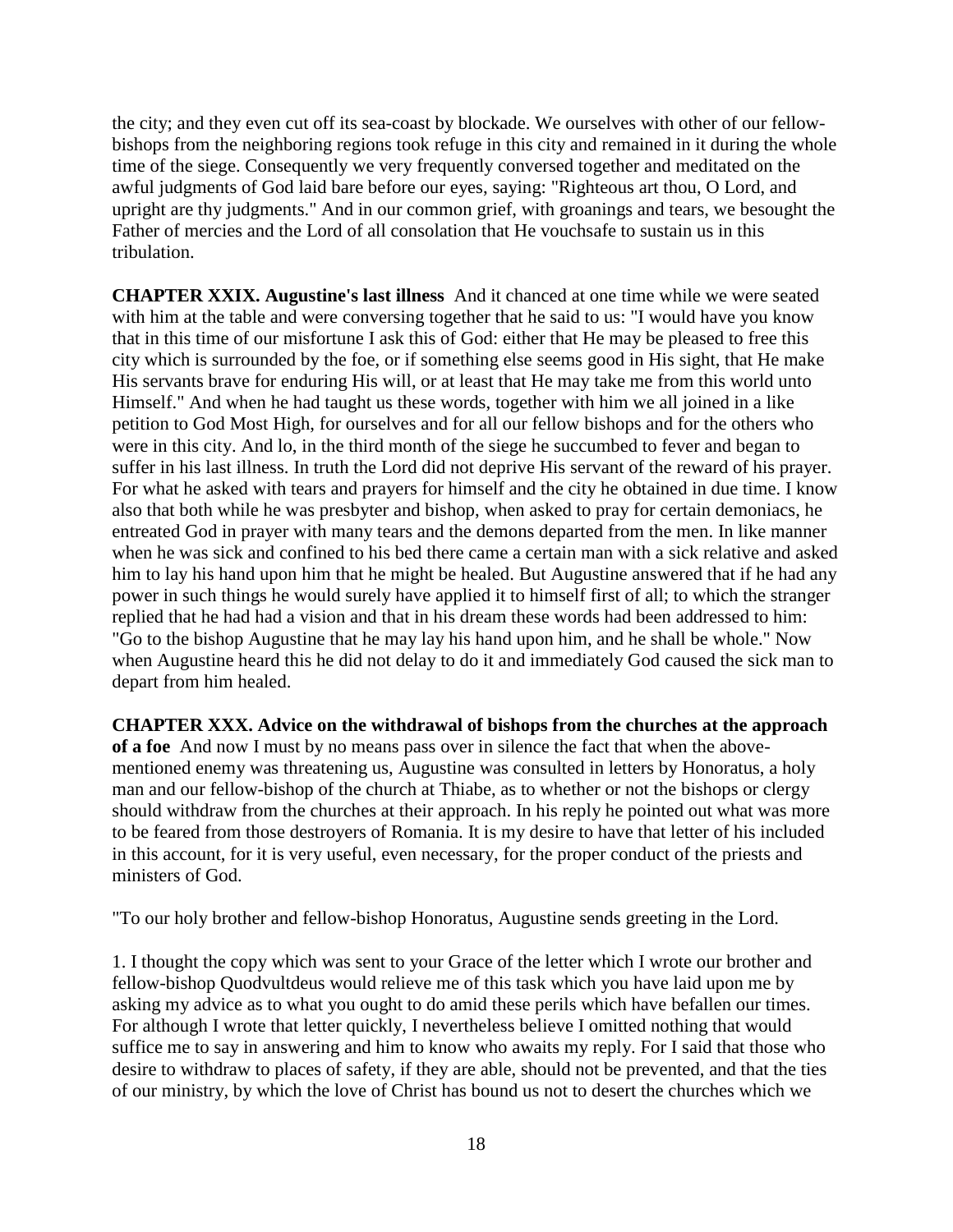ought to serve, should not be broken. Here, then, are the very words which I wrote in that letter: 'If, therefore,' I said, 'our ministry is so needful to those people of God, however few, who stay where we are, that they ought not to be left without it, it remains for us to pray to the Lord: "Be thou unto us a God, a protector and a place of refuge."'

2. But this advice, as you write, is not satisfactory to you, because you fear we may be striving to act against that command and example of the Lord in which He teaches that we should flee from city to city. We recall the words which He said: 'But when they persecute you in this city, flee ye to another.' But who would believe that the Lord wished this to be done when the circumstances are such that the flocks, which He purchased with His own blood, should be abandoned by that necessary ministry without which they cannot live? Did He do this when as an infant He fled into Egypt, carried by His parents, when He had not yet assembled any congregations which we could say were deserted by Him? When the Apostle Paul, that he might not be apprehended of his enemy, was let down through a window in a basket and escaped his hands, was any church there which was deserted when in need of his ministry? Was not that which was needful supplied by the other brethren dwelling there? Indeed it was at their request that the Apostle did this, that he might be spared to the Church, since he alone was sought by the persecutor. Therefore let the servants of Christ, the ministers of His Word and Sacrament, do as He has taught and permitted. Let them by all means flee from city to city when some one of them in particular is sought by the persecutors, provided that the Church shall not be abandoned by the others who are not so persecuted, but that these may administer the food to their fellow-servants, who they know would otherwise be unable to live. But when the danger is common to all, that is, to bishops, clergy and laymen, let those who are in need of others not be abandoned by those of whom they are in need. Accordingly, either let them all withdraw to places of safety or else let not those who have a necessity for remaining be left by those through whom their ecclesiastical needs are supplied, so that they may either live together or suffer together whatever their Father wishes them to endure.

3. But if it should happen that some suffer more and others less, or if all suffer equally, it is evident that they suffer for others who, though they were able to escape such woes by flight, preferred to remain so as not to desert others in their time of need. In this especially is that love exemplified which the Apostle John commends, saying: 'As Christ laid down His life for us, so also ought we to lay down our lives for the brethren.' For if those who flee or those who are bound by their duties and are unable to flee—if these are taken captive and suffer anything, they of course suffer for themselves, not for the brethren. But those who suffer because they are unwilling to forsake their brethren who have need of them for their Christian welfare, these undoubtedly lay down their lives for their brethren.

4. Therefore that which we heard a certain bishop say, namely: 'If the Lord has bidden us to flee in those persecutions where we can obtain the reward of martyrdom, how much more ought we to avoid these fruitless sufferings when there is a hostile invasion of the barbarians?' is indeed true and acceptable, but only for those who are not held by the bonds of ecclesiastical duty. For when he who can escape does not flee from the onslaught of the enemy and so does not abandon the ministry of Christ, without which men could neither live a Christian life nor become Christians, he finds a greater reward of love than he who flees, not for his brethren's sake but for his own, and when taken captive does not deny Christ but suffers martyrdom.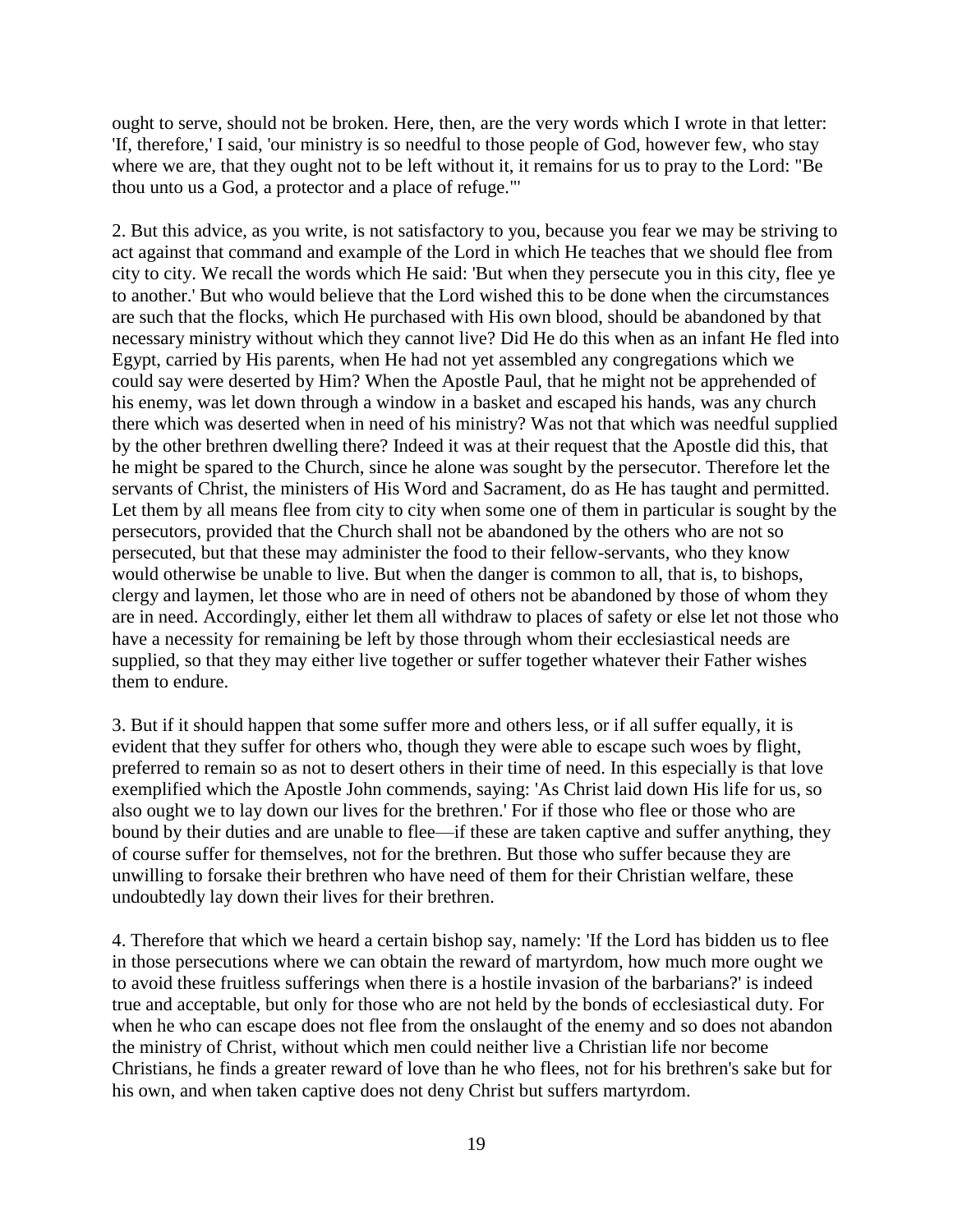5. But what, then, is that which you wrote in your previous letter? For you say: 'If we must remain in the churches, I do not see what will be the advantage to us or to the people, except that men should be cut down before our very eyes, women outraged, churches burned, and we ourselves perish under torture when the things we have not are demanded of us.' God, indeed, is able to hear the prayers of His children and to ward off the things which they fear; yet even so we ought not, on account of that which is uncertain, to be guilty of that which is certain, namely, neglect of our ministrations. Without these the ruin of the people is certain, not in the things of this life, but of that other which must be cared for with incomparably greater devotion and anxiety. For if these evils were certain which we fear might come to pass in the places in which we are, all on whose account we ought to remain would have fled before us, and so we should be freed from the necessity of remaining. For there is no one who says that ministers ought to remain where there are no longer any to whom it is necessary to minister. So indeed the holy bishops fled from Spain after the people had either fallen in flight, or had been slain or consumed in the siege or scattered in captivity. But many more bishops stayed amid the multitude of these dangers, because those on whose account they remained were staying there. And if some deserted their people, this is what we say ought not to be done. For such were not led by divine authority, but were deceived by human error or constrained by fear.

6. For why do they think they should without discrimination obey the command which they read to flee from city to city, and do not tremble at the parable of the hireling who sees the wolf coming and flees because he cares not for the sheep? Why do they not endeavor so to understand these two consistent teachings of the Lord—the one, indeed, where flight is permitted or even commanded, the other where it is denounced and censured—that they be discovered not to be contrary to each other, as, in fact, they are not? And how shall this be discovered unless attention be given to that which I have discussed above, namely, that we ministers of Christ, under the stress of persecution, should flee from the places in which we are only when there are no Christians there to whom to minister, or when the necessary duties of the ministry can be performed by others who have not the same reason for flight—as the Apostle fled, let down in a basket, as I have mentioned above, when he alone was sought out by the persecutor while the others did not have any such need for flight, so that the services of the ministry were not withdrawn there nor the churches abandoned; as the holy Athanasius, Bishop of Alexandria, fled when the Emperor Constantius desired to apprehend him alone, while the Catholic people who remained in Alexandria were by no means deserted by the other ministers. But when the people remain and the ministers flee and the service of the ministry is withdrawn, what will this be but that damnable flight of hirelings who care not for the sheep? For the wolf shall come, not a man, but the Devil, who has very frequently induced the faithful to apostatize who were deprived of the daily ministry of the Lord's body; and not through thy knowledge, but through thine ignorance shall the weak brother perish, for whom Christ died.

7. But as for those who are not deceived by error in this matter, but are overcome by terror, why should they not rather, with the mercy and aid of the Lord, bravely struggle against their fright, lest incomparably greater and more fearful evils come upon them? This will be the case where the love of God is aflame, not where the desire of this world smoulders. For love says: 'Who is weak and I am not weak? Who is offended and I burn not?' And love is from God. Let us pray, therefore, that this love be given of Him by whom it is commanded. And because of it let us fear that the sheep of Christ, who will die at some time by some kind of death, may be slain in heart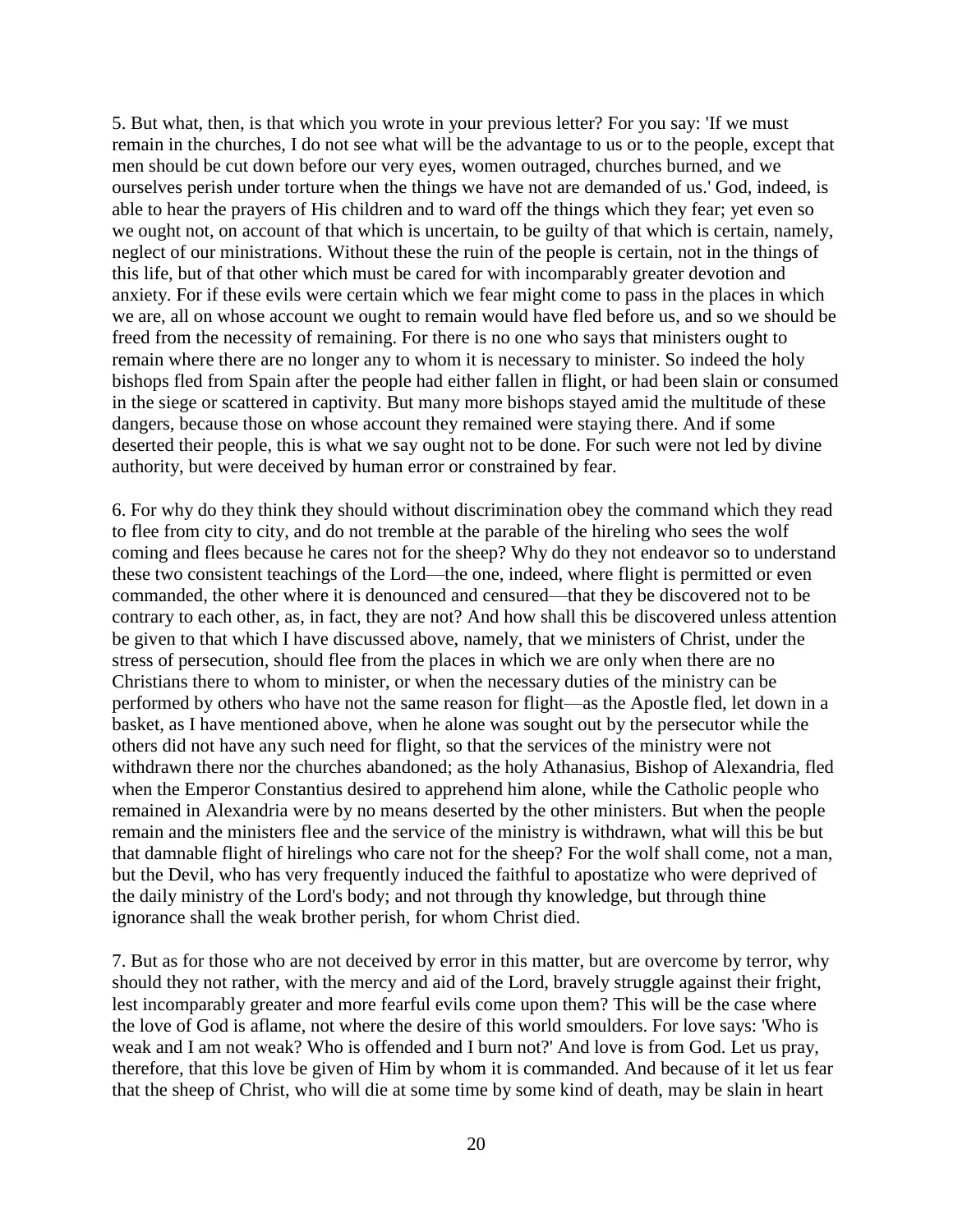by the sword of spiritual wickedness rather than in the body by one of iron. Let us rather fear that the inner sense may be corrupted and the purity of faith perish than that women be forcibly defiled in body. For chastity is not destroyed in the body when the will of the sufferer does not shamefully take part in the deeds of the flesh, but without consenting endures another's violence. Rather let us fear that the living stones may be destroyed while we are absent than that the stones and wood of the earthly buildings may be burned while we are present. Rather let us fear that the members of Christ's body may be destroyed when deprived of spiritual nourishment than that the members of our body may be put to torture when overpowered by the attack of the enemy. Not that these things are not to be avoided when possible, but rather that they are to be endured when they cannot be avoided without impiety—unless, perchance, someone will maintain that the minister is not impious who withdraws his ministry which is needful for piety at the time when it is most needful.

8. Or when these dangers have reached their height and there is no possibility of flight, do we not realize how great a gathering there usually is in the church of both sexes and of every age, some clamoring for baptism, others for reconciliation, still others for acts of penance: all of them seeking consolation and the administration and distribution of the sacraments? If, then, the ministers are not at hand, how terrible is the destruction which overtakes those who depart from this world unregenerated or bound by sin! How great is the grief of their brethren in the faith who shall not have their companionship in the rest in the life eternal! Finally how great the lamentation of all and how great the blasphemy of some because of the absence of the ministers and their ministry! See what the fear of temporal evils does and how great an increase of eternal woes results. But if the ministers are present they are a help to all, according to the strength which the Lord gives them: some are baptized, others are reconciled, none are deprived of the communion of the body of the Lord, all are consoled, edified and exhorted to ask of God, who hath the power to avert all the things they fear—prepared for either issue, so that if that cup may not pass from them, His will may be done who can will no evil.

9. Surely you now see that which you wrote you did not see, namely, how great advantage Christian people may obtain if in these present evils they are not deprived of the presence of Christ's ministers, and you also see how much injury their absence does when they seek their own, not the things which are of Jesus Christ, and have not that love of which it was said: 'She seeketh not her own,' and do not imitate him who said: 'Seeking not mine own profit, but the profit of many, that they may be saved.' For he also would not have fled from the snares of that persecuting prince had he not wished to save himself for others who had greater need of him. Wherefore he says: 'For I am in a strait betwixt two, having a desire to depart and be with Christ, which is better; nevertheless to abide in the flesh is more needful for you.'

10. At this point someone perchance may say that the ministers of God ought to flee when such dangers are threatening so that they may save themselves for the benefit of the Church in more peaceful times. This is right for some when others are not lacking to provide the ministrations of the Church, that it may not be deserted by all, as we have said above that Athanasius did. For the Catholic faith, which was defended against the Arian heretics by his voice and zeal, perceived how needful it was and how profitable it would be to have him abide in the flesh. But when the peril is common and it is more to be feared that someone may be thought to do this not from a desire of serving, but from a fear of dying, and when more harm may be done by the example of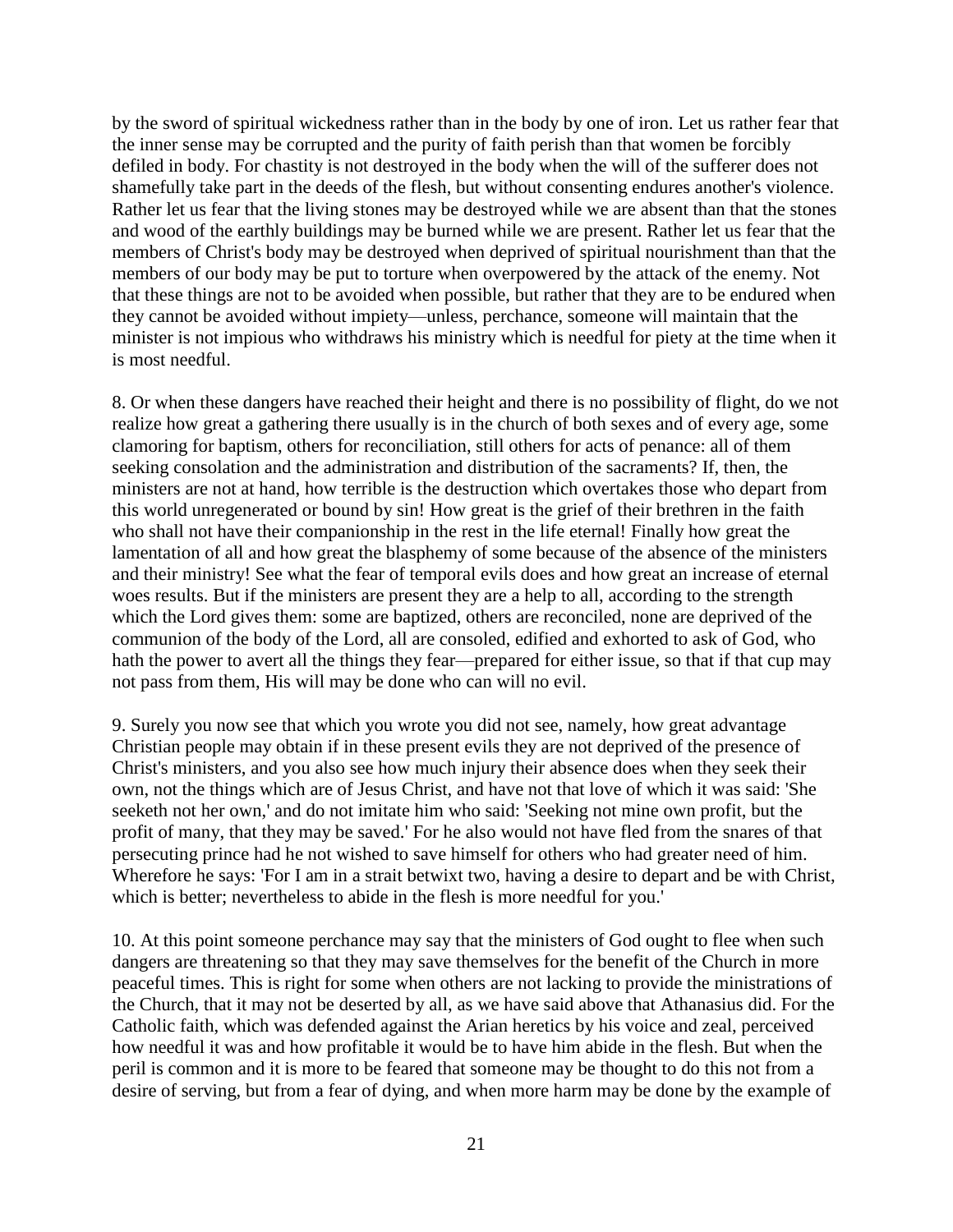fleeing than good by the obligation of living, it should under no circumstances be done. Finally the holy David, that he might not be exposed to the dangers of battle and that the 'light of Israel,' as it is there written, should not by any chance be extinguished, withdrew when his followers demanded it, but he did not do this of his own accord or he would have had many imitators of his cowardice, who would have believed that he did it not from any consideration of the advantage of others but from the confusion of his own fear.

11. But another question arises which we ought not to slight. For if this usefulness is not to be disregarded so that some ministers should flee when any danger is imminent in order to be saved to minister to those survivors whom they might be able to find after the disaster, what should be done where all seem sure to perish unless some flee? What if the persecution should in so far be overcome as to pursue only the ministers of the Church? What shall we say? Shall the Church be forsaken by its ministers in flight that it may not be forsaken more wretchedly by them in death? But if the laymen are not persecuted to the death, they can in some way or other hide their bishops and clergy, as He shall aid, in whose control are all things, who is able by His marvelous power to save even those who do not flee. But we are inquiring what we ought to do in order that we be not adjudged as tempting God by looking for divine miracles in all things. Certainly this storm in which the danger is common to laymen and clergy is not the same as that in which the danger is common to merchants and sailors in the same ship. God forbid that this ship of ours should be prized so lightly that the sailors, and especially the pilot, ought to abandon it when it is in danger, even if they can escape by taking to a small boat or even by swimming. For in the case of those who we fear may perish because of our desertion, it is not their temporal death we fear, which is sure to come at some time, but their eternal death which can come if we are not careful and which cannot come if we are careful. But in the common perils of this life, why should we believe that wherever there is a hostile invasion all the clergy, and not all the laymen also, are going to perish so that those for whom the clergy are necessary shall all end this life together? Or why should we not expect that as some of the laymen shall survive, so also shall some of the clergy, by whom the necessary ministry may be provided for them?

12. Yet O that the rivalry between the ministers of God were as to which of them should remain that the Church be not abandoned by the flight of all, and which of them should flee that it be not abandoned by the death of all! Such, indeed, will be the rivalry among them when both are kindled by love and both obey love. And if this argument cannot be otherwise settled, so far as I can see, those who should remain and those who should flee must be chosen by lot. For those who shall say that they ought rather to flee will either seem to be afraid because they are unwilling to endure the threatening danger, or presumptuous in that they judge themselves more necessary to the Church to fulfill its services. Furthermore, peradventure those who are the better may choose to lay down their lives for the brethren and those will be saved by flight whose life is less useful by reason of their inferior ability in counsel and government. Nevertheless those who are good and wise will oppose those who they see ought rather to live and who yet choose to die rather than flee. Thus, as it is written: 'The lot causeth contentions to cease and parteth between the mighty.' For in difficulties of this sort God is a better judge than men as to whether it is well to call the more gifted to the reward of martyrdom and to spare the weak or whether to make them stronger to endure the hardships and to take them out of this world whose lives cannot be of as much advantage to the Church as the lives of the others. The procedure will indeed be rather unusual if the lot has to be adopted; but if it has been used who shall presume to call it into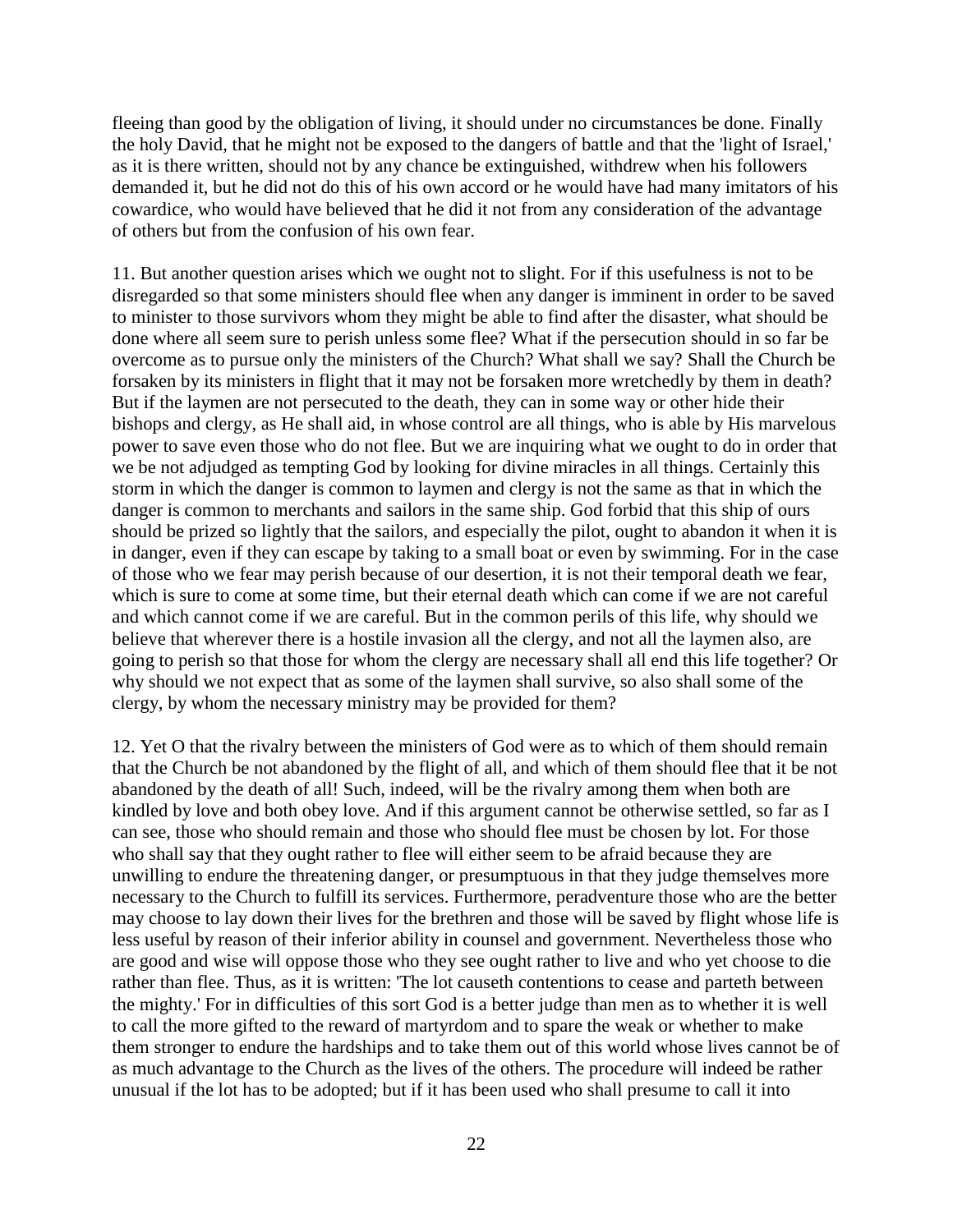question? Who, except he be ignorant or envious, will not praise it with fitting commendation? But if this method is not found satisfactory on the ground that no instance of such a procedure occurs, let no one by his flight cause the ministration of the Church, especially needful and due amid such great perils, to cease. Let no one regard his own person, so that if he seem to excel in some grace, he should on this account say he is more deserving of life and therefore of flight. For whoever thinks this doubtless pleases himself; but whoever also says this, displeases all.

13. To be sure there are those who believe that when the bishops and clergy do not flee amid such dangers but remain, they deceive the people, since the people do not flee because they see their bishops remaining. But it is easy to avoid this accusation or reproach by speaking to the people and saying: 'Be not deceived because we do not flee from this place. For we are remaining here not for our own sakes but rather for yours that we may not fail to provide you with whatever we know to be needful for your salvation which is in Christ. If, therefore, you wish to flee you will free us from the bonds by which we are held.' This I think should be said when it seems truly expedient to withdraw to places of greater safety. And when such words have been heard and all or some shall have said: 'We are in His power whose wrath no one escapes, wheresoever he may go, and whose mercy he can find, wheresoever he may be who does not wish to go elsewhere, whether prevented by certain obligations or unwilling to seek places of uncertain refuge, thus not ending but merely transfering the dangers,'—surely they must not be forsaken by the Christian ministry. But if the people prefer to leave when they have heard this, the ministers are not bound to stay who were remaining on their account, because there are no longer any persons there for whose sake they ought still to remain.

14. Accordingly, whoever flees under such circumstances that the necessary ministry of the Church is not lacking because of his flight, does as the Lord commands or permits. But whoever so flees that he deprives the flock of Christ of that nourishment from which it has its spiritual life, is an hireling who sees the wolf coming and flees because he cares not for the sheep.

These things, since I believe them, my brother most beloved, have I written to you in truth and love unfeigned because you have asked my advice, but I make no objection to a better opinion if you find one. Nevertheless we can find nothing better to do in these dangers than to pray to the Lord our God that He have mercy upon us. And some wise and holy men, with the help of God, have been enabled to will and to do this much, namely not to desert the churches, and in the face of detraction not to waver in maintaining their purpose."

**CHAPTER XXXI. Death and burial** Now the holy man in his long life given of God for the benefit and happiness of the holy Church (for he lived seventy-six years, almost forty of which he spent as a priest or bishop), in private conversations frequently told us that even after baptism had been received exemplary Christians and priests ought not depart from this life without fitting and appropriate repentance. And this he himself did in his last illness of which he died. For he commanded that the shortest penitential Psalms of David should be copied for him, and during the days of his sickness as he lay in bed he would look at these sheets as they hung upon the wall and read them; and he wept freely and constantly. And that his attention might not be interrupted by anyone, about ten days before he departed from the body he asked of us who were present that no one should come in to him, except only at the hours in which the physicians came to examine him or when nourishment was brought to him. This, accordingly, was observed and